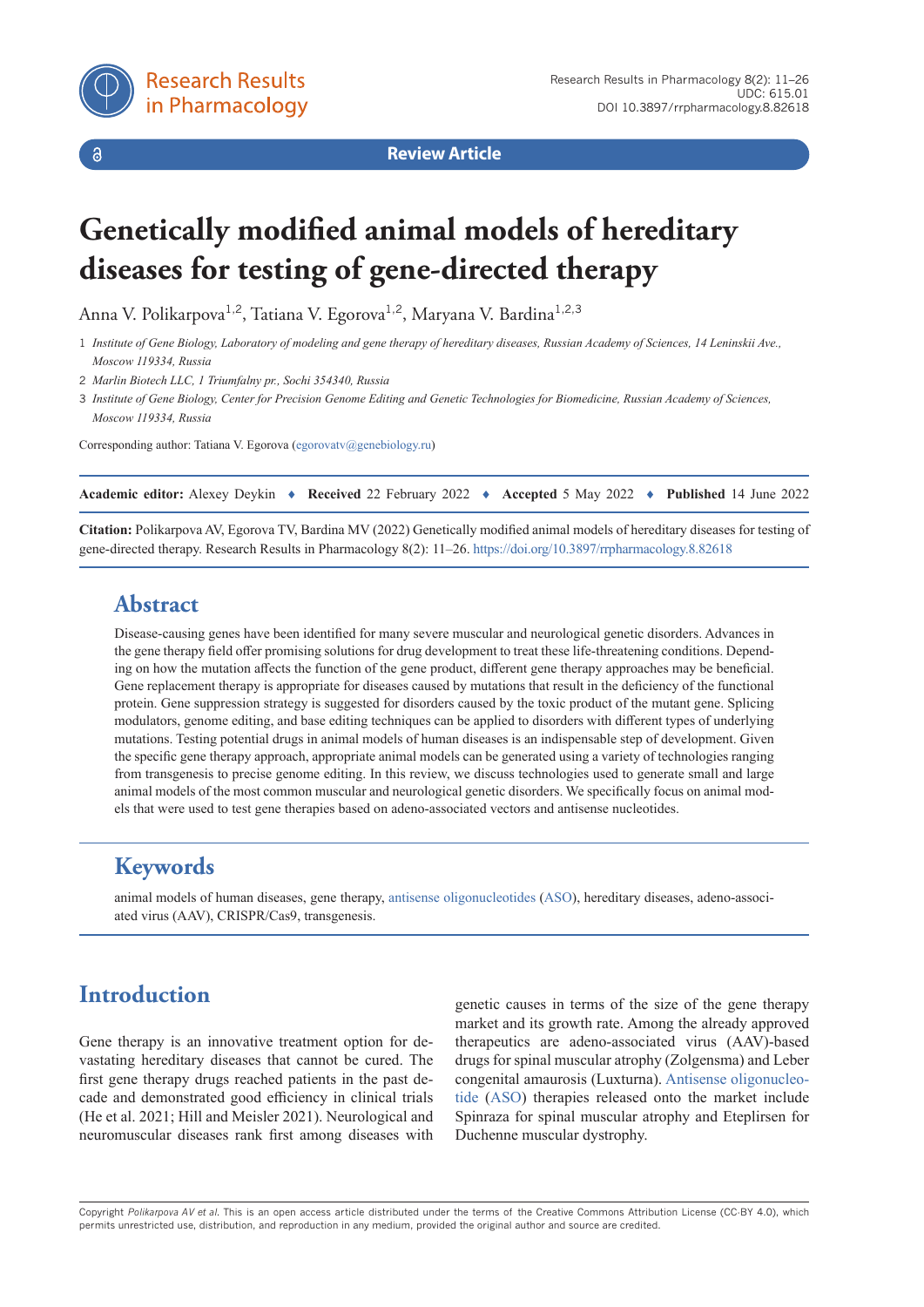Prior to advancing gene-targeted therapies to trials in humans, a large number of processes are performed: the choice of a therapeutic strategy, the development of a drug candidate, primary screening *in vitro* and *in vivo*, and preclinical studies of efficacy and safety. The therapeutic strategy for gene therapy is selected based on the type of the disease-causing mutation (Fig. 1). Gene replacement therapy is appropriate for diseases caused by loss-of-function (LoF) mutations leading to deficiency in the functional gene product. LoF mutations are typically recessive, while haploinsufficiency (i.e., a condition where a single functioning copy of a gene is not sufficient to preserve normal function) is caused by a dominant mutation in dosage-sensitive genes. Gene replacement therapy provides a functional copy of a gene to compensate for the deficiency due to the LoF mutation. Another pathogenic mechanism of disease-causing mutations is the synthesis of a toxic gene product with enhanced, altered, or new functional activity. Such mutations are dominant and classified as gain-of-function (GoF) or dominant-negative. For these types of mutations, gene suppression therapy is proposed. The therapeutic approach involves downregulation of the mutant gene in an allele-selective or nonselective manner and can be combined with gene replacement therapy. Universal gene therapy strategies that can be applied to LoF mutations and dominant disorders include splicing modulators and mutation correction using genome editing and single base editing techniques.

At the development stage, gene therapy approaches can be tested in various *in vitro* and *in vivo* models. Primary drug screen can be conducted in cell culture-based models of the disease. The advantage of *in vitro* models is the simplicity of analysis and high repeatability among series of experiments. Drug efficacy can be demonstrated at the mRNA and protein levels as well as in functional tests (Danilov et al. 2020). However, to evaluate drug characteristics, such as safety, dosage, and biodistribution, animal models are indispensable.

Animal models of human diseases are routinely created in small laboratory animals, such as mice and rats. Large animal models (rabbits, dogs, pigs, primates, etc.) are used more rarely, but also available. Various technologies are employed to introduce disease-causing mutations to the genome of animals including transgenesis, single-gene knockouts and knock-ins, conditional gene modifications, and chromosomal rearrangements (Justice et al. 2011; Gurumurthy and Lloyd 2019).

The most common approach for disease modeling is transgenesis (Gurumurthy and Lloyd 2019). Transgenesis involves the introduction of the mutant or normal gene copy (transgene) into a model organism. Inserting a mutated gene variant leads to disease phenotype development and genetic model generation. In a classical variant, linear DNA is injected into a fertilized oocyte. The limitations of this approach are low integration efficiency following DNA transfer into the one-cell-stage zygote, non-directed integration prone to gene silencing, and relatively short DNA fragments allowed for injection. To overcome these restrictions, transgenesis methods were modified. The use of retroviral vectors facilitated



Created with BioRender.com

**Figure 1.** Type of the disease-causing mutations and gene therapy strategies for some hereditary muscular and neurological disorders.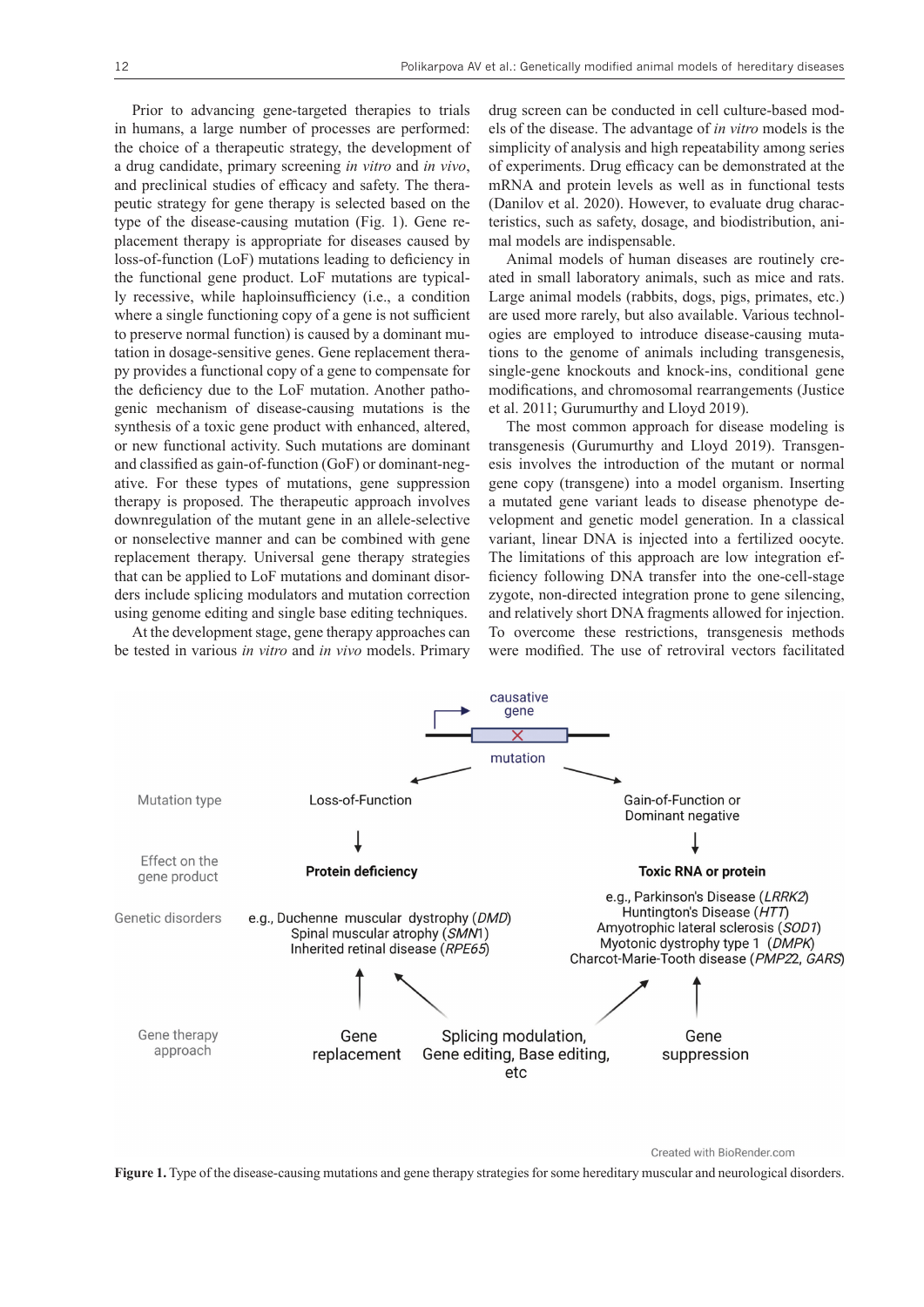integration into the genomes of animal models, and homologous recombination increased the likelihood of targeted integration. Transgene subcloning into yeast (YAC) or bacterial (BAC) artificial chromosomes allowed for the accommodation of larger DNA fragments for delivery. These larger transgenes may also contain native promoters and other regulatory sequences for gene expression and thus, more closely resemble endogenous genes. All of the above listed techniques can be used for transgene integration into genomic DNA of embryonic stem (ES) cells with subsequent clone selection. After ES transfer into the embryo at the morula or blastocyst stage, cells can differentiate into all cell types. In addition to coding and regulatory sequences, transgenes can include recombination sites and inducible expression cassettes for controlled expression. Using recombinases (Cre, Flp, or phiC31) and corresponding recombination sites (*loxP*, *FRT*, and *att*) allows for the restriction of transgene expression to the desired tissues or development stage. To create conditional knockout or knock-in models, first transgenic animals are generated with the target gene flanked by recombination sites or with a stop-cassette inserted into the target gene and flanked by recombination sites, respectively. Accompanying animal lines should contain corresponding recombinase with expression driven by a tissue-specific or inducible promoter. The crossing of these animals results in the desired genotype and allows one to model age-dependent conditions that are difficult to reproduce by single-step transgenesis. To simplify the production of such intricate animal models, many recombinase-expressing animal lines were developed and are available on demand (Gurumurthy and Lloyd 2019).

Breakthroughs in the development of precise genome editing techniques have further facilitated animal model generation for human diseases. These include TALEN (transcription activator-like effector nucleases), ZFN (zinc-finger nucleases), and CRISPR/Cas (clustered regularly interspaced short palindromic repeats/CRISPR-associated protein). Nucleases can be tailored to recognize specific nucleic sequences inside the genome for directed cleavage with subsequent repair by cellular enzymes. Depending on the outcome of the reparation, different mutations, including deletions, insertions, and inversions, can appear, allowing for the recapitulation of mutations found in patients. Due to the high effectiveness, editing complexes can be used both for direct injection into the zygote with subsequent offspring analysis and transfection of ES cells with selection and transfer of positive clones. Simultaneous delivery of the DNA repair template can lead to specific mutation introduction by homologous recombination or insertion into the cut site. Thus, directed cleavage of DNA increases the efficiency of gene-targeting compared to non-directed transgenesis.

Choosing from the variety of methods, it is critical to use the most suitable techniques to generate animal models, taking into account further application in human disease studies. Highly desirable disease models reproduce not only a patient's mutation but also the genetic

context including regulatory sequences, gene copy number, and positioning within the genome. Animal models used for testing genome-targeted therapies should also have single-nucleotide polymorphisms around the mutation, making the sequence of the target site fully identical to the sequence of the patient. In this review, we provide examples of murine and large animal models generated for neurological and neuromuscular human diseases with loss-of-function and dominant mutations. We outline genetic manipulation used to develop animal models and specifically focus on the suitability of the described models for testing gene therapy approaches.

## **Animal models of Loss-of-function diseases**

The first section describes loss-of-function diseases caused by mutations leading to a deficiency in the functional protein (Fig. 1). Therapeutic approaches for this type of diseases combine gene replacement aimed at delivery of functional protein coding sequence, splicing modulation for restoration of protein expression from the endogenous gene, or gene/base editing for removal of the causative mutation. Animal models of LoF diseases may have a deletion or knockout of the target gene (Table 1). These models are well suited for gene replacement therapy testing. Antisense therapy, such as exon-skipping, requires a similar exon–intron structure and humanization of nucleotides adjacent to mutations. The same goes for precise gene editing methods based on nucleotide sequence recognition. Classic examples of LoF pathology, such as Duchenne muscular dystrophy (DMD) and spinal muscular atrophy (SMA), are the most common neuromuscular disorders. These well-known disease pathologies and their high incidence allowed for the identification of disease-causing mutations and launched the development of gene therapy approaches. Not surprisingly, the first gene therapy drugs were approved for treating these diseases. Neurological disorders with vision loss are also often associated with LoF mutations. The development of eye-targeted gene therapy is attractive because of the immune privilege and limited organ volume. In this section, we describe the selection and creation of animal models for testing gene therapies of neuromuscular (i.e., DMD and SMA) and neurological (i.e., Leber's congenital amaurosis) disorders.

### **Duchenne muscular dystrophy**

Duchenne muscular dystrophy (DMD) is a severe neuromuscular disease caused by mutations in the *DMD* gene, encoding dystrophin, and has an X-linked recessive inheritance pattern. Dystrophin acts as a linker between the contractile apparatus and sarcolemma in muscle cells, and its deficiency leads to membrane instability, cell necrosis, and impaired calcium homeostasis. Patients suffer from progressive muscular weakness and dystrophy (Duan et al.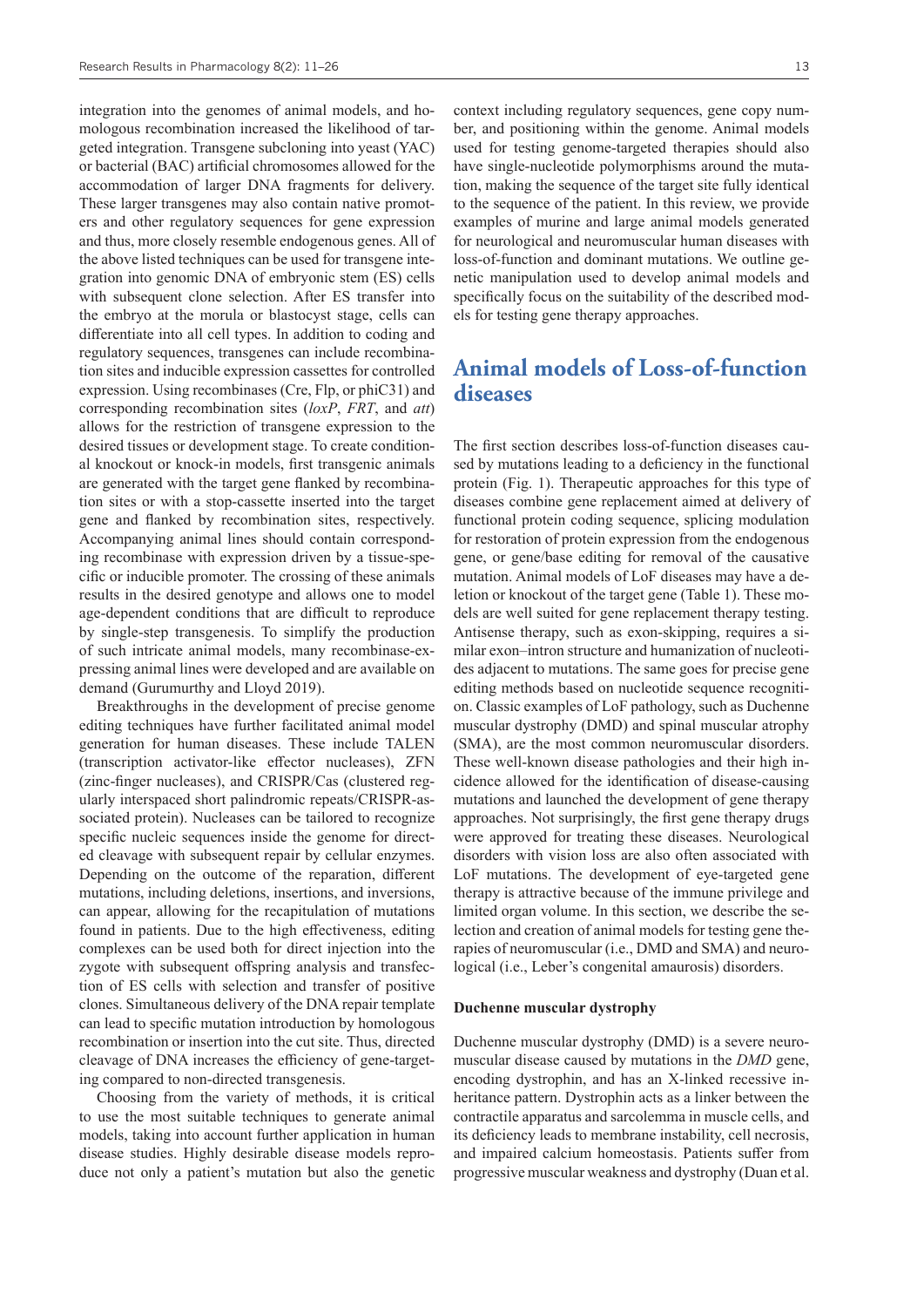| <b>Disorder</b>                                   | <b>Mutated</b><br>gene | Animal model                                                               | <b>Technology</b>                                                                                                                         | <b>Brief description</b>                                                                                                                      |  |  |
|---------------------------------------------------|------------------------|----------------------------------------------------------------------------|-------------------------------------------------------------------------------------------------------------------------------------------|-----------------------------------------------------------------------------------------------------------------------------------------------|--|--|
| Duchenne<br>muscular<br>dystrophy<br>(DMD)        |                        | mdx mice (Bulfield et al. 1984)                                            | Spontaneous mutation                                                                                                                      | Carries a nonsense mutation in exon 23                                                                                                        |  |  |
|                                                   |                        | GRMD dogs (Sharp et al. 1992)                                              | Spontaneous mutation                                                                                                                      | Carries a splice site point mutation (transition $A > G$ ) in<br>intron 6 leading to exon 7 skipping                                          |  |  |
|                                                   | <b>DMD</b>             | $mdx52$ mice (Araki et al. 1997)                                           | Homologous recombination in<br>ES cells                                                                                                   | Carries the deletion of exon 52, which was replaced<br>with a neomycin resistance cassette                                                    |  |  |
|                                                   |                        | Del52hDMD/mdx mice (Veltrop<br>et al. 2018)                                | Homologous recombination in<br>ES cells/TALEN                                                                                             | Carries both murine and human DMD genes with<br>deletion of exon 52 of the human gene and nonsense<br>mutation in exon 23 of the murine gene  |  |  |
|                                                   |                        | $\Delta$ 43 DMD, $\Delta$ 45 DMD, and $\Delta$ 52<br>DMD (Min et al. 2020) | CRISPR/Cas9 genome editing                                                                                                                | Carries frameshift mutations with skipping of exon 43,<br>45, and 52.                                                                         |  |  |
| Spinal<br>muscular<br>atrophy<br>(SMA)            | <b>SMN1</b>            | $SMN47$ ; $SMN2$ ; $Smn$ -/- mice<br>(Le et al. 2005)                      | Homologous recombination in<br>ES cells $(Smn-/- SMN2)$<br>Transgenesis (SMN47)<br>Further interbreeding of Smn-/-<br>SMN2 and SMNA7 mice | Carries two human copies of SMN2 in one tandem<br>repeat and SMNA7 insertion into the genome and<br>knockout of the murine <i>Smn</i> gene    |  |  |
|                                                   |                        | SMA piglets (Duque et al. 2015)                                            | Knocking down gene expression<br>using shRNA                                                                                              | Carries SMN knockdown in postnatal motoneurons by<br>intrathecal delivery of an scAAV9-shRNA directed at<br>the porcine $SMN$ ( $pSMN$ ) gene |  |  |
| Inherited<br>RPE65<br>retinal<br>disease<br>(IRD) |                        | RPE65-/- mice (Redmond et<br>al. 1998)                                     | Homologous recombination in<br>ES cells                                                                                                   | Carries a substitution in the 5'-region containing the<br>first three exons on the PGK-neo genome                                             |  |  |
|                                                   |                        | RPE65-deficient dogs (Veske et<br>al. 1999)                                | Spontaneous mutation                                                                                                                      | Carries a homozygous deletion (485delAAGA) in<br>putative exon 5 of the canine Rpe65 gene                                                     |  |  |
|                                                   | CEP290                 | CEP290 humanized mice<br>(Garanto et al. 2013)                             | Homologous recombination in<br>ES cells                                                                                                   | Carries human exon 26, intron 26 (with or without the<br>LCA mutation), and exon 27 inserted into the murine<br>$Cep290$ gene                 |  |  |

**Table 1.** Examples of animal models for muscle and neurological disorders caused by loss-of-function mutations

2021). Due to the long length of the *DMD* gene (2.4 MB and 79 exons), a wide variety of disease-causing mutations were identified. The most prevalent mutations are deletions of one or several exons. Moreover, mutations are concentrated around exons 45–55 and 2–20, which are defined as mutation hot spots (Bladen et al. 2015). Usually, exon deletion induces a shift in the reading frame and termination of protein expression. Some mutations represent large deletions in the *DMD* gene that retains expression of the dystrophin lacking a central domain. Such in-frame mutations can be identified in patients with a milder form of disease, Becker muscular dystrophy (BMD). Based on this feature, two main gene therapy approaches were proposed: gene replacement therapy with shortened dystrophin sequences and exon-skipping therapy aimed at reading frame restoration at the transcription level. Up to 13% of DMD patients have nonsense mutations. For these patients, another therapy – stop codon readthrough – can be applied (Duan et al. 2021).

The first animal models of DMD were identified in natural populations. Among them is the most popular murine model, *mdx* (Bulfield et al. 1984), and the canine GRMD (golden retriever muscular dystrophy) model (Valentine et al. 1988), which better resemble patients' phenotype. *Mdx* mice bear spontaneous nonsense mutation within exon 23 and are helpful for testing various gene-targeted approaches including Ataluren (Translarna, PTC124) for stop-codon ignoring (Welch et al. 2007), [antisense](https://pubchem.ncbi.nlm.nih.gov/patent/EP0605437)  [oligonucleotides](https://pubchem.ncbi.nlm.nih.gov/patent/EP0605437) ([ASOs](https://pubchem.ncbi.nlm.nih.gov/patent/EP0605437)) for exon 23 skipping, and gene replacement therapies encoding mini- and micro-dystrophin and others (McGreevy et al. 2015). For example, one drug approved for the treatment of DMD, Ataluren,

was tested in *mdx* mice and showed significant phenotypic improvements after 2–8 weeks of post-intraperitoneal injections, including increased protection against contraction-induced injury of skeletal muscles, reduction in serum creatine kinase, elevated levels of dystrophin-associated membrane glycoproteins, and partial restoration of dystrophin in skeletal muscles, diaphragm, and heart (Welch et al. 2007).

GRMD dogs bear a splice site mutation in intron 6 of the *DMD* gene, leading to the loss of exon 7 and a reading frame shift. This model was derived from the natural mutation of the breed (Valentine et al. 1988; Sharp et al. 1992). GRMD dogs were used to test gene replacement therapies and various [ASO](https://pubchem.ncbi.nlm.nih.gov/patent/EP0605437) chemistries for exon-skipping. AAV-mediated systemic delivery of canine and human microdystrophins under constitutive and muscle-specific promoters demonstrated effective restoration of dystrophin expression, stabilizing clinical symptoms in studies performed on GRMD dogs. Systemic intravenous administration without immunosuppression resulted in significant and sustained levels of microdystrophin in skeletal muscles and reduced dystrophic symptoms for more than 2 years. No toxicity or adverse immune consequences of vector administration were observed (Le Guiner et al. 2017; Duan 2018). These studies form the basis of the ongoing clinical trials of SGT-001 by Solid Biosciences (NCT03368742).

Unlike the universal gene replacement approach, exon-skipping drugs should be developed for each group of patients individually and, therefore, tested in animal models with similar deletions. For this, dozens of animal models representing various exon deletions were created (re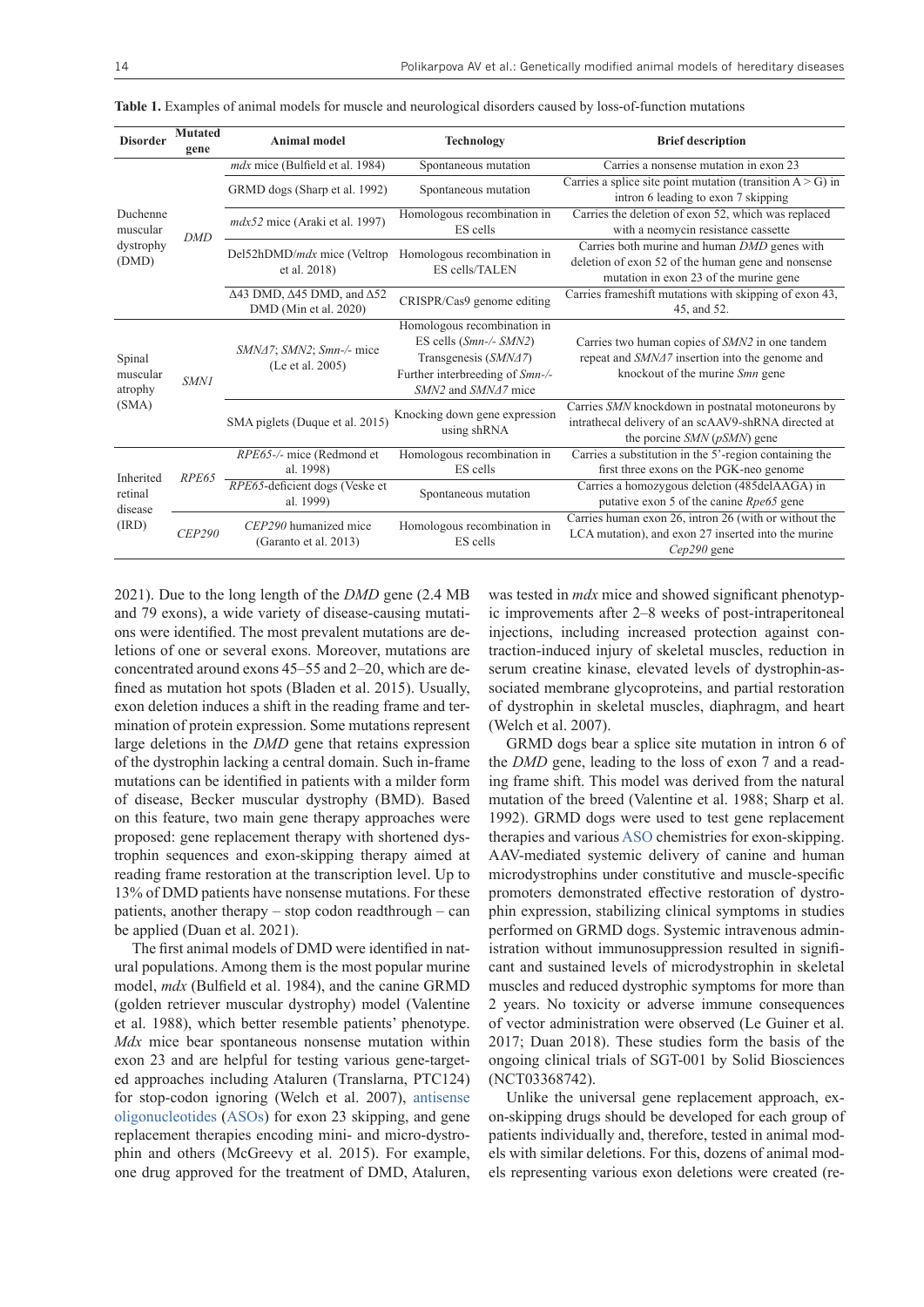viewed in Egorova et al. 2021). For example, the mdx52 murine model was created to reproduce the exon 52 deletion, which is common in patients with DMD (Araki et al. 1997). The authors created a targeting vector from the murine genomic fragment. They replaced exon 52 with a neomycin resistance and thymidine kinase genes. A linearized vector was used for ES cell transfection, and antibiotic and pyrimidine analog addition allowed for the selection of positive clones. Modified ES cells were used for transfer into blastocysts. Female mice developed from these embryos were chimeric for the desired mutations and used for line derivation (Araki et al. 1997). Resulting murine model was used for in vivo testing of the first Food and Drug Administration (FDA) approved exon-skipping drug Eteplirsen (Aoki et al. 2010). Initially Eteplirsen was designed to target the DMD exon 51 splice site and tested on cellular models and hDMD mice bearing the normal human DMD gene (Arechavala-Gomeza et al. 2007). However, due to the expression of normal human and murine dystrophins, the hDMD mouse model does not represent any disease features necessitating additional testing. The utilization of mdx52 mice allowed researchers to demonstrate the effectiveness of the approach without drug candidate toxicity. The skipping of exon 51 resulted in mRNA frame restoration and the expression of shortened dystrophin after intramuscular, single systemic, and weekly systemic drug injections in mdx52 mice. The obtained dystrophin expression was sufficient for muscle strength recovery and the amelioration of histological signs of the disease. For testing on mdx52 mice, [ASO](https://pubchem.ncbi.nlm.nih.gov/patent/EP0605437) was redesigned for adaptation to murine sequence followed by rescreening of candidates in a cell model (Aoki et al. 2010).

The most helpful for antisense and gene editing therapies testing DMD models bear the human *DMD* gene. These models allow binding of human mutation-directed oligonucleotides to the target site in a sequence-specific manner. For example, the hDMDdel52/*mdx* murine model was created for testing exon-skipping approaches (Veltrop et al. 2018; Yavas et al. 2020). ES cells derived from hDMD mice (Veltrop et al. 2013) were transfected with a vector plasmid containing fragment of human *DMD* gene with the deletion of exon 52 and TALEN construct to facilitate directed integration. Selected ES cells were injected into blastocysts and positive mice born from this experiment crossed with *mdx* mice (Veltrop et al. 2018). The Del52hDMD/*mdx* model was used to demonstrate the effectiveness of human sequence-targeting [ASO](https://pubchem.ncbi.nlm.nih.gov/patent/EP0605437) for skipping exons 51 and 53 upon intramuscular delivery (Veltrop et al. 2018). Myoblasts derived from these mice were used to test CRISPR/Cas9 genome editing complexes for reframing in exons 51 and 53 during lentiviral delivery (Lyu et al. 2020).

#### **Spinal muscular atrophy**

Spinal muscular atrophy (SMA) is a severe neuromuscular disorder that leads to a progressive loss of motor function and reduced life expectancy. SMA manifests as a broad spectrum of severities and is classified into clinical types based on the age of onset and the highest motor milestone achieved. Early-onset Type 1 SMA patients are never able to sit independently, and Type 4 patients achieve all motor milestones and develop symptoms in adulthood (Annoussamy et al. 2021). SMA is caused by a mutation in the *SMN1* gene, which normally produces the SMN (survival motor neuron) protein. Besides the *SMN1* gene, which is placed in the telomere, the survival motor neuron protein is encoded by *SMN2*, located in the centromere. Single nucleotide variation in exon 7 of *SMN2* leads to a high degree of exon 7 skipping, resulting in a non-functional protein (Annoussamy et al. 2021). Patients lacking the expression from *SMN1* gene have at least one copy of *SMN2* and traces of extremely important protein produced from this gene. Species other than humans have only one copy of the *Smn* gene.

The first attempts to create an animal model of SMA resulted in the early embryonic lethality of mice with the *Smn-/-* genotype (Schrank et al. 1997). The authors created targeting vectors in which the *LacZ* sequence was fused in frame with murine *Smn* exon 2 and the *Neor* gene under an independent promoter. Following transfection into ES cells and neomycin selection, homologous integration into the *SMN* locus was verified in five independent ES clones. Two independent lines of heterozygous mice were generated following blastocyst injection. The intercrossing of mice never resulted in homozygous offspring. Moreover, the authors suggested no implantation of such embryos, indicating the early embryonic lethality of complete *Smn* knockouts (Schrank et al. 1997). Next, these mice were crossed with transgenic mice containing two tandem copies of human *SMN2*. Intercrossing of the offspring resulted in mice *Smn-/- SMN2* with a short lifespan. Among the 56 newborn mice from the first experiment, 42 died within the first 6 h after birth and another 14 died at 4–6 days of age. Mice with a high copy number of *SMN2* on *Smn<sup>-/</sup>*-background did not demonstrate any disease symptoms (Monani et al. 2000). Although these mice can be used for studying pathogenesis and testing therapeutic approaches, including gene replacement therapy and splicing modulation, the short life expectancy hinders the experimental outline.

Another murine model of SMA with *SMNΔ7* insertion into the genome was obtained by transgenesis during direct injection of linearized vector into one-cell embryos and crossing with *Smn-/- SMN2* mice and further interbreeding (Le et al. 2005). The resulting murine line *SMNΔ7*;*SMN2*;*Smn-/-* on an FVB/N background (*SMNΔ7*) demonstrated prolonged survival for 15 days on average. These mice were used in many preclinical trials for developing SMA therapeutics including splicing modulators based on [ASO](https://pubchem.ncbi.nlm.nih.gov/patent/EP0605437) (Porensky et al. 2012; Osman et al. 2014), small molecules (Ratni et al. 2016; Pinard et al. 2017), and AAV-based *SMN1* delivery (Passini et al. 2010; Armbruster et al. 2016; Bowerman et al. 2017). For example, intracerebroventricular (ICV) injection of morpholino oligomer against the ISS-N1 silencing site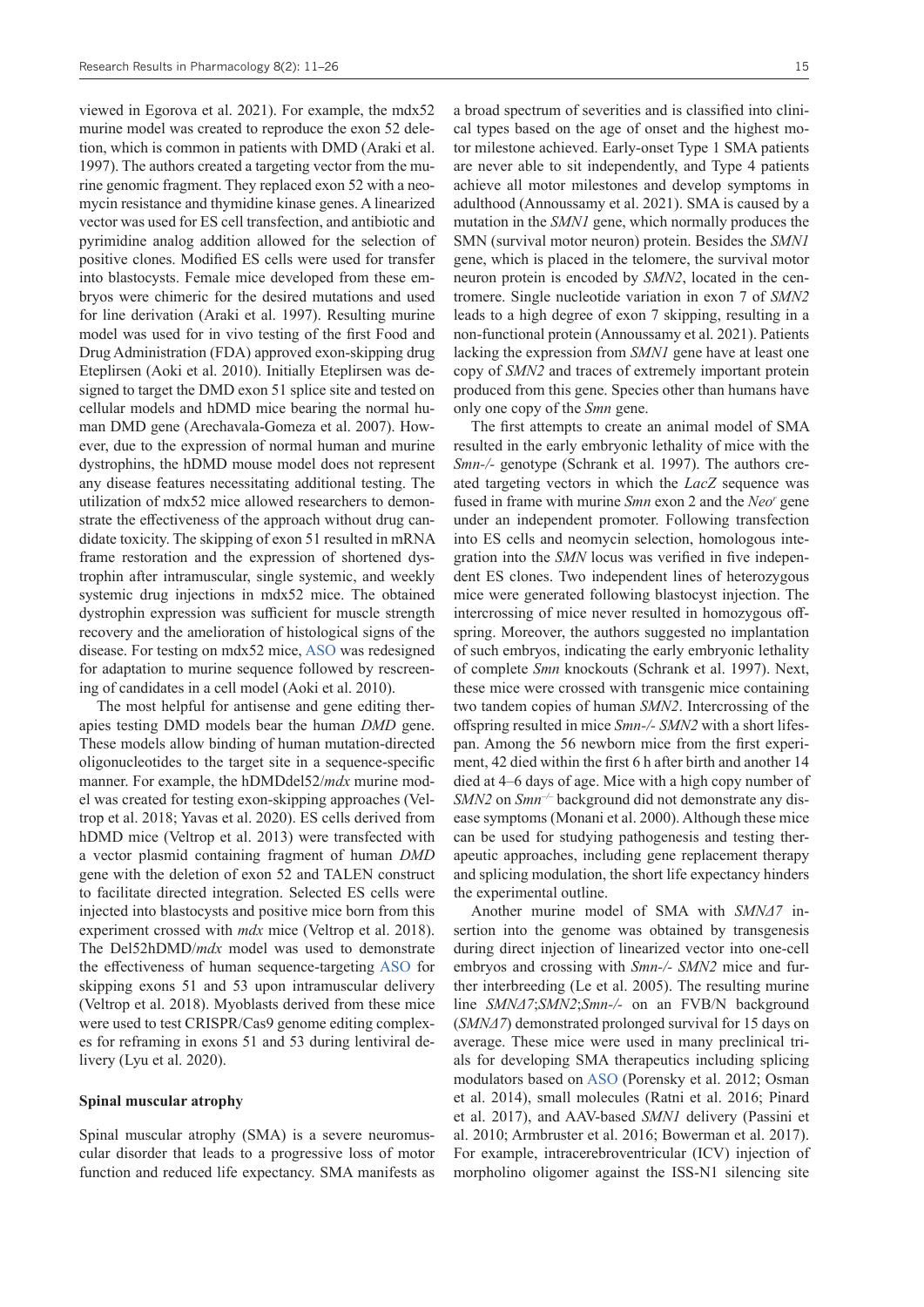within intron 7 to newborn *SMNA7* pups resulted in survival markedly increasing from 15 days to >100 days. ICV treatment upregulated full-length *SMN2* transcript as well as SMN protein in neural tissue but only minimally in the periphery. Prolonged analysis showed a decrease in alternative splice modification over time (Porensky et al. 2012).

Viral vectors were utilized for SMA modeling in pigs (Duque et al. 2015). The authors generated scAAV encoding short-hairpin RNA (shRNA) under the control of H1 promoter for targeting pig *Smn* transcript by RNA interference (RNAi). The AAV vectors were administered into motor neurons via intrathecal injections into piglets at postnatal day 5. The scAAV9-shSMN-treated animals showed a 30% reduction in SMN protein in lumbar spinal cord lysates compared to non-injected controls. Three to four weeks following vector administration, piglets developed progressive muscle weakness followed by the loss of the ability to stand without help. The authors evaluated the effect of scAAV9-SMN intracisternal administration in scAAV9-shSMN piglets at onset of symptoms. The neuropathology of the lumbar spinal cord and corresponding ventral root tissues of animals treated at the onset of symptoms showed marked improvement, with fewer chromatolytic motoneurons and degenerative motor axons observed. Indeed, a 39% increase in motoneuron count was observed in the onset-treated group compared to the untreated animals as well as an increase in the number of motor axons per ×1000 μm<sup>2</sup> (Duque et al. 2015).

Years of developing gene therapy approaches for SMA and validation in a variety of animal models have resulted in gene therapy drug registration and beneficial treatment of patients with Nusinersen (Spinraza, Ionis), AVXS-101 (Zolgensma, Avexis), and Risdiplam (Evrysdi, Roche).

#### **Inherited retinal diseases**

Inherited retinal diseases (IRDs) are a group of disorders that lead to progressive loss of vision and are associated with retinal degenerative changes. IRDs include such diseases as retinitis pigmentosa (RP), Leber congenital amaurosis (LCA), and early-onset severe retinal dystrophy (EOSRD). These disorders are characterized by heterogeneity in genetic causes and phenotypic manifestation and can be caused by mutations in more than 250 genes (Aoun et al. 2021).

Up to 6% of RP patients and up to 16% of LCA/EO-SRD patients bear mutations in the *RPE65* gene. In most cases, RPE65-dependent IRDs are autosomal recessive diseases. The gene product – retinal pigment epithelium (RPE)-specific 65 kDa protein or retinoid isomerohydrolase – is an enzyme involved in the regeneration of visual pigment in photoreceptor cells of the retina. The absence of RPE65 causes a decrease in 11-*cis*-retinol levels and the accumulation of retinyl esters in the RPE. In RPE65 deficiency, photoreceptor cells do not regenerate their visual pigment, and vision is not maintained (Cideciyan et al. 2008; Aoun et al. 2021). Most patients with RPE65 deficiency have symptoms of the disease from birth in the form of deep night blindness, progressive loss of light sensitivity, nystagmus, and weak pupillary reflex (Kumaran et al. 2017).

The eye is a convenient site for administration of gene-directed drugs because of its immune privileged status and compartmentalized structure, which allows for targeted drug delivery to intraocular cells (Gao et al. 2020). RPE65 deficiency has an advantage over other IRDs owing to the availability of small and large animal models enabling expanded preclinical testing of gene therapy. The canine model of RPE65 deficiency was identified in a natural population of a highly inbred kinship of Swedish briard/briard–beagle dogs (Veske et al. 1999). The affected dogs had a homozygous deletion (485delAAGA) in putative exon 5 of the canine *RPE65* gene that resulted in progressive retinal dystrophy. A murine model of the RPE65 deficiency was described in 1998 (Redmond et al. 1998). Transgenic *RPE65-/-* animals were obtained using homologous recombination technology in ES cells. The 5'-region containing the first three exons was replaced with a genetic construct consisting of the PGK-neo gene for the selection of modified cells. Microinjection of selected ES cells into C57Bl6 blastocysts resulted in chimeric mice with a disrupted *RPE65* gene [\(Redmond et al.](https://www.zotero.org/google-docs/?NJuMXg) [1998\)](https://www.zotero.org/google-docs/?NJuMXg). *RPE65-/-* mice showed a lack of rhodopsin, characteristic electroretinography (ERG) changes, retinal dysfunction, and loss of photoreceptors (Caruso et al. 2010).

Both canine and murine animal models were used in preclinical trials of *RPE65* gene replacement therapy (Gao et al. 2020). Animals received a subretinal injection of AAV2 carrying a murine- or canine-functional *Rpe65* genes. Following subretinal injections, cone and rod ERGs improved and visual function was partially restored in both model *RPE65-/-* animals (Acland et al. 2001; Lai et al. 2004). Subsequent dose-response studies identified a potentially safe and effective starting dose for human trials, which ultimately led to the FDA approval of neparvovec voretigene (Luxturna, Spark Therapeutics) in 2017 for the treatment of hereditary retinal disorders associated with RPE65.

Another IRD-causing gene is *CEP290*, which encodes 290 kDa centrosomal protein and plays an important role in cilia and centrosome development. Loss-of-function mutations in this gene are associated with a frequent form of LCA called LCA10. The most prevalent LCA-causing mutation in *CEP290*, accounting for up to 15% of LCA cases, is the *CEP290* c.2991+1655A>G point mutation located within intron 26. This mutation generates a splice donor site, resulting in the insertion of a 128 base pair cryptic exon X with a premature stop codon into CEP290 transcripts (Den Hollander et al. 2006). In order to clarify the pathophysiology of the intronic *CEP290* mutation c.2991+1655A>G, researchers generated two humanized mouse models in which human exon 26, intron 26 (with or without the LCA mutation), and exon 27 were inserted into the murine *Cep290* gene via homologous recombination in ES cells (Garanto et al. [2013\)](https://www.ncbi.nlm.nih.gov/pmc/articles/PMC3819269/). A detailed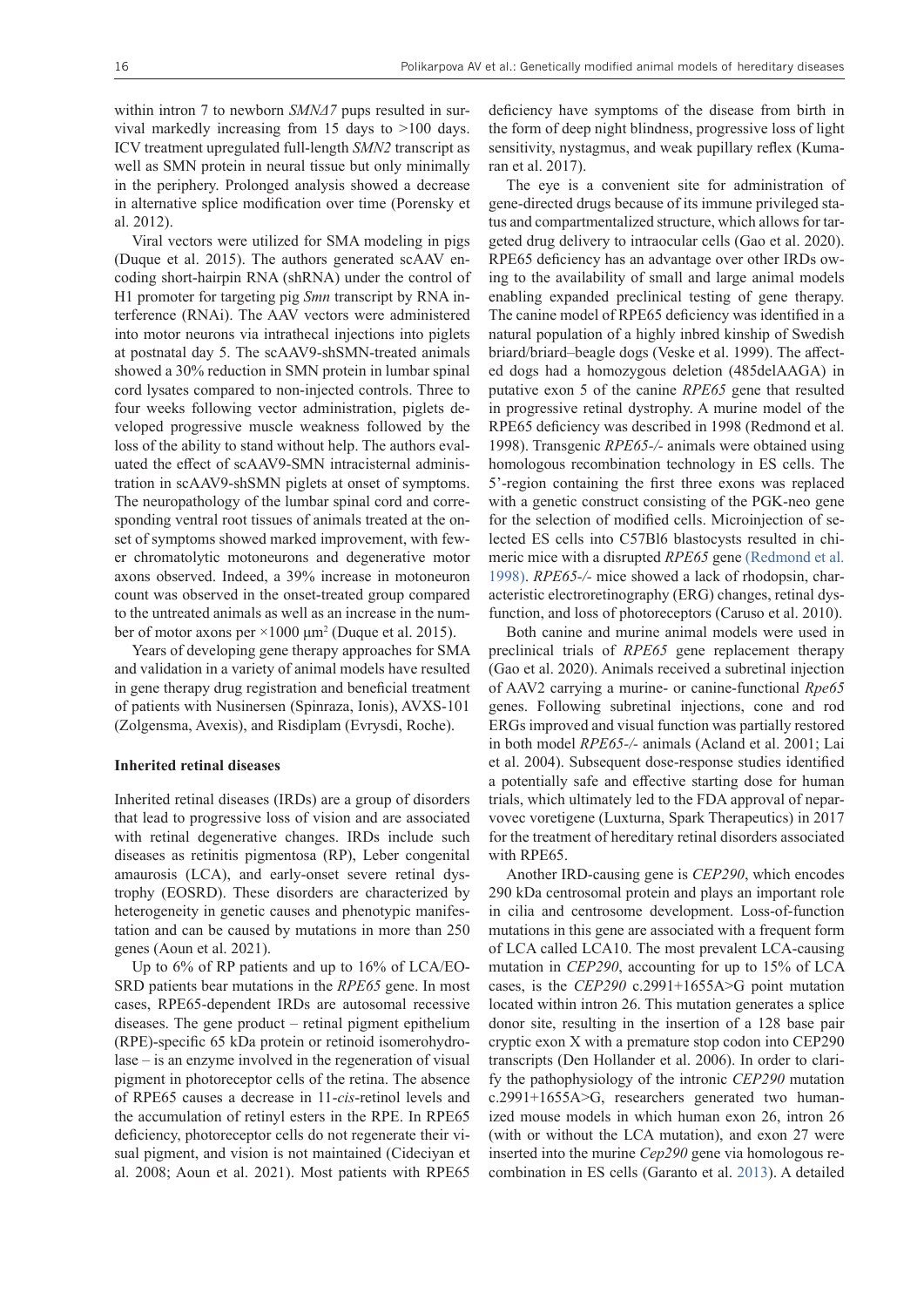characterization of these mice at the transcriptional level revealed unexpected splicing of *CEP290* mRNA that was only partially in line with the aberrant splicing observed in patients with *CEP290*-associated LCA (Garanto et al. 2013). In vivo genome editing therapy based on AAV5 encoding of S.a. Cas9 and two guides directed to intron 26 (EDIT-101) was tested in this model (Maeder et al. 2019).

## **Animal models of dominant diseases**

The pathogenic mechanism of dominant diseases is often associated with the toxic function of protein or RNA product due to the fact of mutation in the causative gene (Fig. 1). Dominant mutations enhance or alter gene product activity (gain-of-function mutations, GoF) or confer dominant-negative properties (adverse effects of the mutant gene product on the wild-type counterpart). Examples of dominant mutations include repeat expansion inducing aggregate formation of the gene product, synthesis of enzymes with enhanced or uncontrolled activity, and increase in the copy number of the dosage-sensitive genes. Animal models for dominant disorders can be generated by adding a transgenic causative gene or its fragment with a toxic mutation into the host genome by transgenesis methods. Alternative strategies include editing the endogenous gene by introducing a deleterious mutation. A gene therapy strategy for dominant diseases is to suppress the expression of the mutated gene in order to prevent the production of the malfunctioning product. Non-viral technology for gene suppression is ASO-induced cleavage of the mutant transcript by RNase H. Mutant RNA can be also downregulated by an RNA interference (RNAi) mechanism triggered by AAV-delivered RNAi effectors and siRNA. Other technologies, such as splicing modulation and gene editing, can also be applied to dominant disorders as therapeutic strategies. This section describes examples of animal model generation (Table 2) and gene therapy development for selected dominant forms of muscular (i.e., myotonic dystrophy), neurological

(i.e., Parkinson's disease and Huntington's disease), and neuromuscular (i.e., amyotrophic lateral sclerosis and Charcot-Marie-Tooth disease) disorders.

### **Myotonic dystrophy type 1**

Myotonic dystrophy (DM) is the most common adult-onset muscular dystrophy with an estimated prevalence of 1:8000. The disease leads to progressive myopathy and myotonia, muscle weakness, atrophy of various muscle groups, and multiorgan disorders. There are two types of myotonic dystrophy. The first type (DM1) develops during the expansion of trinucleotide repeats in the 3'-UTR of *DMPK* gene; the second type (DM2) is characterized by the presence of repeats in the *ZNF9* gene. The frequency of occurrence of DM1 in Yakutia (Russia) is especially high: 21.3 cases per 100,000 inhabitants (Zabnenkova et al. 2018). DM2 is, on average, five times less frequent than DM1, but local prevalence data are available in Germany and Finland, where DM2 is as common as DM1 (Suominen et al. 2011). There is no cure for myotonic dystrophy. Patients receive symptomatic medical treatment in the case of respiratory symptoms, dysphagia, cardiac contractility disorders, endocrine disorders, etc.

The *DMPK* transcripts with expanded repeats accumulate in the cell nucleus, interfering with at least two antagonistic protein families that regulate alternative splicing throughout development: the muscleblind-like (MBNL) and CUGBP/Elav-like family (CELF) proteins. MBNL1 function is lost due to the sequestration by ribonuclear aggregates or foci. Оn the contrary, CELF1 is upregulated through protein stabilization that is mediated by hyperphosphorylation. MBNL1 sequestration and CELF1 upregulation result in aberrant expression of embryonic splicing profiles of MBNL1- and/or CELF1-regulated transcripts in adult skeletal muscle, heart, and other tissues, leading to multiorgan dysfunction and subsequent pathology (Gomes-Pereira et al. 2011). One of the possible gene therapy approaches is the RNAi for suppression of allele with expanded repeats.

**Table 2.** Mice models of dominant neurological and muscle disorders exemplified in the review

| <b>Disorder</b>                  | <b>Genetic cause</b>            | <b>Animal model</b>                         | Technology     | <b>Brief description</b>                         |  |
|----------------------------------|---------------------------------|---------------------------------------------|----------------|--------------------------------------------------|--|
|                                  |                                 | Tg26 mice (Jansen et al.                    |                | Carries >20 copies of the human DMPK             |  |
| Myotonic dystrophy<br>type 1     | CTG repeat expansion in         | 1996)                                       | Transgenesis   | gene fragment with short CTG repeats             |  |
|                                  | the 3'-untranslated region      | $HSALR$ mice lines<br>(Mankodi et al. 2000) | Transgenesis   | Contains genomic fragment of human               |  |
|                                  | of the <i>DMPK1</i> gene        |                                             |                | skeletal actin (HSA) with $\sim$ 250 CTG repeats |  |
|                                  |                                 |                                             |                | placed in the 3'UTR of the transgene             |  |
| Parkinson's disease              | $LRRK2$ with gain-of-           | FLAG-Lrrk2-G2019S                           | <b>BAC</b>     | Contains the entire mouse Lrrk2 genomic          |  |
|                                  | function mutation G2019S        | mice (Li et al. $2010$ )                    | transgenesis   | sequence with G2019S substitution                |  |
| Huntington's disease             | Repeat expansion in exon        | Hu97/18 (Southwell et al.                   | YAC and BAC    | Contains mutant and wild-type full-length        |  |
|                                  | 1 of the <i>HTT</i> gene        | 2013) and Hu128/21 mice                     | transgenesis   | genomic human HTT heterozygous for               |  |
|                                  |                                 | (Southwell et al. 2017)                     |                | polymorphisms                                    |  |
| Amyotrophic lateral<br>sclerosis | SOD1 with gain-of-              | SOD1 G93A mice (B6SJL-                      |                | Contains several copies of human full-length     |  |
|                                  | function point mutations        | $Tg(SOD1*G93A)1GurJ)$                       | Transgenesis   | $SOD1-G93A$                                      |  |
|                                  |                                 | (Gurney et al. 1994)                        |                |                                                  |  |
| Charcot-Marie-Tooth              | Duplication of the <i>PMP22</i> | C22 mice (Robaglia-                         | <b>YAC</b>     | Contains seven copies of the PMP22               |  |
| disease, type 1A                 | gene                            | Schlupp et al. 2002)                        | transgenesis   | genomic region                                   |  |
| Charcot-Marie-Tooth              | GARS with gain-of-              | Gars <sup>AETAQ</sup> /huEx8 mice           | CRISPR/Cas9    | Bears 12 bp deletion in exon 8 of murine         |  |
| disease, type 2D                 | function mutations              | (Morelli et al. 2019)                       | Genome editing | Gars and humanized exon 8 in another allele      |  |
|                                  |                                 |                                             |                |                                                  |  |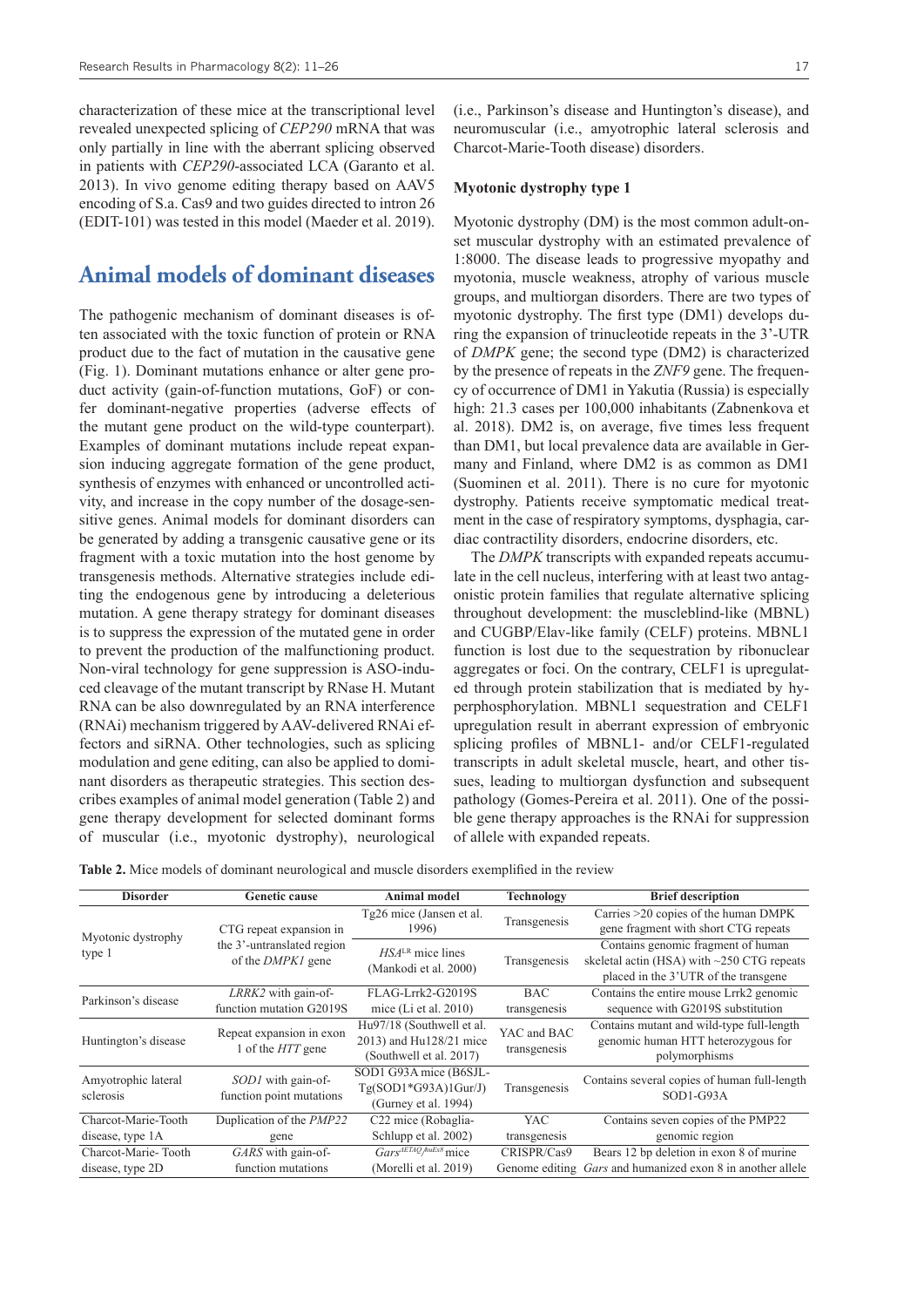To investigate the consequences of *DMPK* overexpression, transgenic lines carrying multiple copies of the human gene with a short  $(CTG)_{11}$  repeat were generated (Jansen et al. 1996). For this purpose, authors injected one-cell embryos with linear DNA representing human DNA fragment encoding the *DMPK* gene and upstream sequence up to the last exon of the preceding gene. Founder mice and their offspring carried >20 copies of the *DMPK* gene, and the highest expression of the Dmpk protein was found in the Tg26 mouse strain, exceeding expression in wild-type animals by 5–10-fold. This mouse model did not demonstrate any disease symptoms indicating that simple gain-of-expression of *DMPK* is not the only crucial requirement for the disease development.

In 2000, a more suitable mouse model was created (Mankodi et al. 2000). The authors used a genomic fragment containing the human skeletal actin (*HSA*) gene to express an untranslated CUG repeat (CUGexp) in the muscle of transgenic mice. An expanded (×250) repeat was placed midway between the termination codon and the polyadenylation site. Mice that expressed the long-repeat transgene developed histologically defined myopathy. Six of the seven lines expressing long repeats (LR) showed a consistent pattern of muscle histopathology including increases in the central nuclei and ring fibers and variability in fiber size. Higher levels of *HSALR* expression were associated with more severe pathology. Although abundant central nuclei, variability in fiber size, and ring fibers can each be observed in other disorders, this constellation of features in the absence of muscle fiber necrosis is suggestive of DM. Fluorescent in situ hybridization analysis of muscle cryosection of these mice helped to define intracellular localization of long-repeat containing transcripts in the nucleus in multiple discrete foci. These mice were utilized for proof-of-concept studies of gene-specific knockdown application for DM1 treatment (Wheeler et al. 2012). The systemic administration of [ASOs](https://pubchem.ncbi.nlm.nih.gov/patent/EP0605437) caused a rapid degradation of CUGexp RNA in skeletal muscle, correcting the physiological, histopathologic, and transcriptomic features of the disease. The effect was sustained for up to one year after treatment was discontinued. These results provided a general strategy to correct RNA gain-of-function caused by expanded repeats with prolonged nuclear residence. The authors demonstrated that nuclear-retained transcripts containing expanded CUG repeats are extraordinarily sensitive to antisense silencing (Wheeler et al. 2012).

#### **Parkinson's disease**

Parkinson's disease (PD) is a common neurodegenerative disorder affecting 7–10 million people worldwide, and its prevalence increases with age. The clinical manifestations include impairment of voluntary motor control (tremors, rigidity, slowness of movement, and postural instability) and non-motor symptoms including behavior disorders, cognitive changes, constipation, and sleep disturbances. Disease progression is caused by the death of dopamine-producing neurons in the midbrain area called substantia nigra.

The etiology of most PD cases is complex, combining environmental and genetic factors. Monogenic forms of PD account for 5–10% of cases. Among high-risk genetic factors for PD are pathogenic variants of the *LRRK2* gene encoding leucine-rich repeat kinase 2. LRRK2 is a large protein with GTPase and kinase domains. Pathogenic mutations induce abnormal gain in LRRK2 kinase activity which, in part, promotes aggregation of α-synuclein protein triggering the onset of the dominant form of PD [\(Seegobin et al. 2020\)](https://www.zotero.org/google-docs/?ImjGL2).

Numerous therapeutic approaches are directed at lowering LRRK2 activity, ranging from small molecule inhibitors to RNA-targeting therapies (reviewed in Wojewska and Kortholt 2021). For instance, Ionis Pharmaceuticals developed [ASOs](https://pubchem.ncbi.nlm.nih.gov/patent/EP0605437) to reduce overall production of LRRK2 in neurons (Zhao et al. 2017). Sequences of two *LRRK2*-targeted [ASOs](https://pubchem.ncbi.nlm.nih.gov/patent/EP0605437) were homologous to human and mouse *Lrrk2* gene, which allowed for their preclinical testing in wild-type C57BL6/C3H mice. Co-injection of ɑ-synuclein pre-formed fibrils mimicked PD-like conditions. [ASOs](https://pubchem.ncbi.nlm.nih.gov/patent/EP0605437) achieved long-lasting suppression of endogenous *Lrrk2* and reduced the formation of pathogenic ɑ-synuclein inclusions. Ionis's lead candidate ION859 (BIIB094) is currently in the phase 1 clinical trial REASON for adults with PD (NCT03976349). Another ASO-based approach suggests modulating the splicing of *LRRK2* transcripts to produce protein without a portion of the kinase domain thus abolishing its hyperactivity (Korecka et al. 2020).

Mutation-specific approaches attempt to suppress *LRRK2* transcript with G2019S substitution, which is the most common PD-associated mutation (4–5% in familial and 1% in sporadic cases). In vitro studies demonstrated robust discrimination of the mutant and wild-type alleles with RNAi effectors (shRNA and siRNA) downregulating LRRK2–G2019S (Sibley and Wood 2011). These pilot studies have shown the promise of developing AAV-RNAi strategies for the treatment of *LRRK2*-G2019S-associated PD. Shape Therapeutics aims at editing mutations in the *LRRK2* transcript using the RNA-dependent adenosine deaminase ADAR (RNAfix™ platform), which can be delivered into neurons with AAV vectors. Both RNAi and RNA editing technologies require animal models with the *LRRK2*-G2019S variant for in vivo testing (reviewed in Seegobin et al. 2020).

The first mouse model of PD with the LRRK2-G2019S mutation was generated using the BAC technique and overexpressed murine transgene (Li et al. 2010). To produce transgene, a BAC clone containing the entire wild-type mouse *Lrrk2* genomic sequence (RP23-312I9) was genetically engineered by inserting FLAG epitope after start codon ATG and introducing G2019S substitution. The BAC DNA was injected into fertilized oocytes. Repeated genetic crosses of BAC transgenic mice with C57BL/6J were performed to generate the FLAG-Lrrk2-G2019S mouse line. A PD mouse model overexpressing Lrrk-G2019S was used for detailed characterization of pathogenic effects due to the increased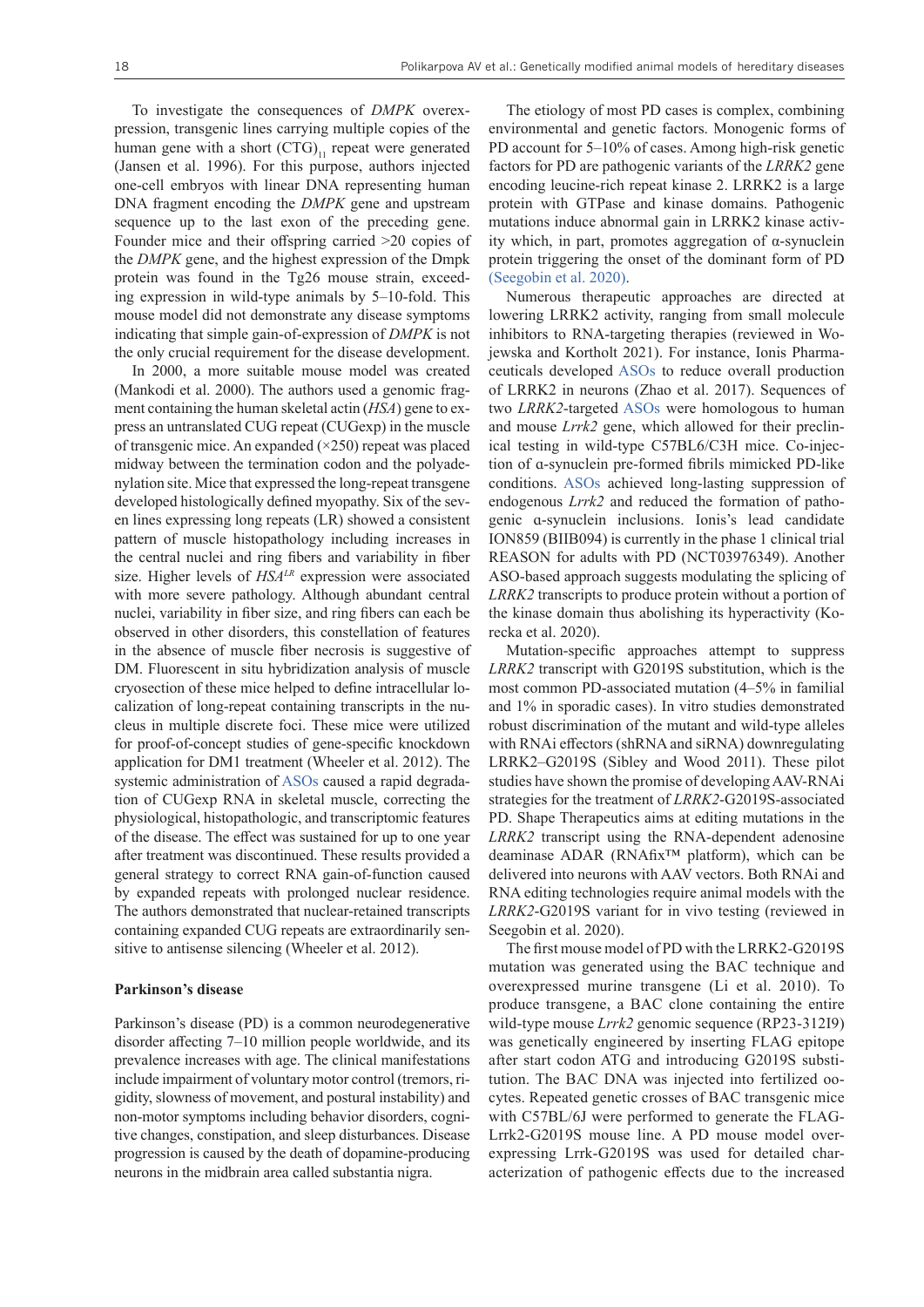kinase activity and showed an age-dependent decrease in striatal dopamine content (Li et al. 2010). Application of Lrrk2-G2019S mice for testing RNA-targeting therapeutics for PD is limited due to the differences in nucleotide sequence of mouse and human *LRRK2* transcripts. Therefore, several humanized mouse and rat models have been generated using BAC (RP-11 568G5) or cDNA insertion to overexpress pathogenic variants of human *LRRK2* (reviewed in Baptista et al. 2013; Seegobin et al. 2020). These models recapitulate the hallmarks of PD to different extents and could be potentially used for testing RNA-targeting therapies such as [ASO](https://pubchem.ncbi.nlm.nih.gov/patent/EP0605437), AAV-RNAi, and ADAR-mediated editing.

### **Huntington's disease**

Huntington's disease (HD) is a dominant, progressive brain disorder caused by mutations in the *HTT* gene, encoding huntingtin. The symptoms usually start at 30–50 years of age and include involuntary hyperkinetic movements, emotional problems, and cognitive impairment. There is no therapy to slow down disease progression. HD leads to total physical and mental deterioration and death within 12–15 years after the manifestation. This disorder affects an estimated 5–10 per 100,000 people worldwide.

The molecular pathology of HD is associated with pathogenic expansion of CAG repeats (polyQ tract) over the normal range (>36 CAGs) in the exon 1 of the *HTT* protein-coding sequence. Mutant huntingtin acquires neurotoxic function leading to the degeneration of striatum (Marxreiter et al. 2020).

Next-generation therapies are directed towards lowering the content of the mutant HTT in neuronal tissues (reviewed in Marxreiter et al. 2020). The straightforward approach is to reduce total HTT levels in a non-selective manner by applying gene suppression tools. UniQure Biopharma demonstrated promise of this approach for AAV5-delivered miRNA targeting mutant and wildtype *HTT* transcripts (Miniarikova et al. 2016) with their lead candidate AMT-130 reaching clinical trials (NCT04120493). Similar technology was adopted by Voyager Therapeutics in the development of their HD gene therapy candidate VY-HTT01. Ionis Pharmaceuticals developed *HTT*-targeting [ASO](https://pubchem.ncbi.nlm.nih.gov/patent/EP0605437) (HTTRx) which demonstrated dose-dependent reductions in concentrations of mutant HTT following intrathecal administration to patients with early HD (Phase I/IIa clinical trials, NCT02519036) (Tabrizi et al. 2019). However, the same [ASO](https://pubchem.ncbi.nlm.nih.gov/patent/EP0605437) termed Tominersen did not confer any benefit to patients in a Roche-sponsored phase III clinical trial (NCT03761849).

Allele-selective suppression of the mutant *HTT* is considered a potentially safer disease-modifying strategy compared to the nonselective approach, as it leaves normal transcript unaffected. Discrimination of mutant and wild-type transcripts can be achieved by targeting single-nucleotide polymorphisms (SNPs) in the *HTT* that are linked to CAG expansion in the population. Attempts to develop allele-selective HTT-lowering therapies were undertaken using [ASO](https://pubchem.ncbi.nlm.nih.gov/patent/EP0605437), AAV-miRNA, and CRISPR–Cas9 gene editing platforms (Southwell et al. 2014; Miniarikova et al. 2016; Shin et al. 2016).

Several humanized HD mouse models have been generated suitable for the preclinical evaluation of the efficacy and safety of *HTT*-targeting therapies including SNP-dependent approaches (reviewed in Miniarikova et al. 2018). The recently developed models, Hu97/18 and Hu128/21, are of particular interest, as they do not express murine *Htt* and contain copies of the mutant and wild-type human *HTT* gene, thus genetically resembling HD patients. For generation of these models transgenic mouse lines with full-length human *HTT* gene were used. All mice lines express transgene from the human *HTT* promoter and vary in the number of CAG (Q) repeats. The model Hu97/18 was generated by intercrossing mice BACHD (97Q) and YAC18 (18Q) on the *Hdh<sup>-/-</sup>* background (Southwell et al. 2013). A companion model, Hu128/21, was obtained by interbreeding YAC128 and BAC21 mice on the *Hdh–/–* background. While the Hu97/18 model contains mutant *HTT* with SNPs from populations of Caucasian descent (A haplogroup), the Hu128/21 model more closely resembles haplogroup C polymorphisms associated with CAG expansion in HD patients of East Asian descent (Southwell et al. 2017). Both models exhibit HD-like phenotypes including motor, behavioral, cognitive disturbances, and striatal gene expression changes. These transgenic mouse models were helpful for evaluating the efficacy and tolerability of gene therapy drugs inducing allele-selective HTT suppression (Southwell et al. 2014; Miniarikova et al. 2016).

### **Amyotrophic lateral sclerosis (ALS)**

Amyotrophic lateral sclerosis (ALS) is the most common motor neuron disorder in adults with a prevalence of approximately six cases per 100,000 (Talbott et al. 2016). The disease is characterized by neurodegeneration of motor neurons in the brain and spinal cord affecting voluntary muscle actions. As the disease progresses, patients become totally paralyzed. No cure is available for this disorder, and the average life expectancy does not exceed 3–4 years from the onset of symptoms.

The genetic markers of ALS have been identified in familial (hereditary) and sporadic forms of the disease. To date, over 30 mutated genes (e.g., *SOD1*, *FUS*, *TARDBP*, *C9orf72*, *HNRNPA1*, *SQSTM1*, and *OPTN*) are linked to ALS, and most of these genes confer a dominant inheritance (reviewed in Renton et al. 2013). The ALS hallmark triggered by mutated genes comprises cytoplasmic inclusions of TDP-43 (TAR DNA-binding protein 43) in motor neurons as well as mislocalization of proteins FUS (fused in sarcoma) and hnRNPs (heterogeneous nuclear ribonucleoproteins) to the cytoplasm.

Mutations of Cu/Zn superoxide dismutase 1 (SOD1) were the first to be discovered in association with ALS (Rosen et al. 1993). The *SOD1* mutations account for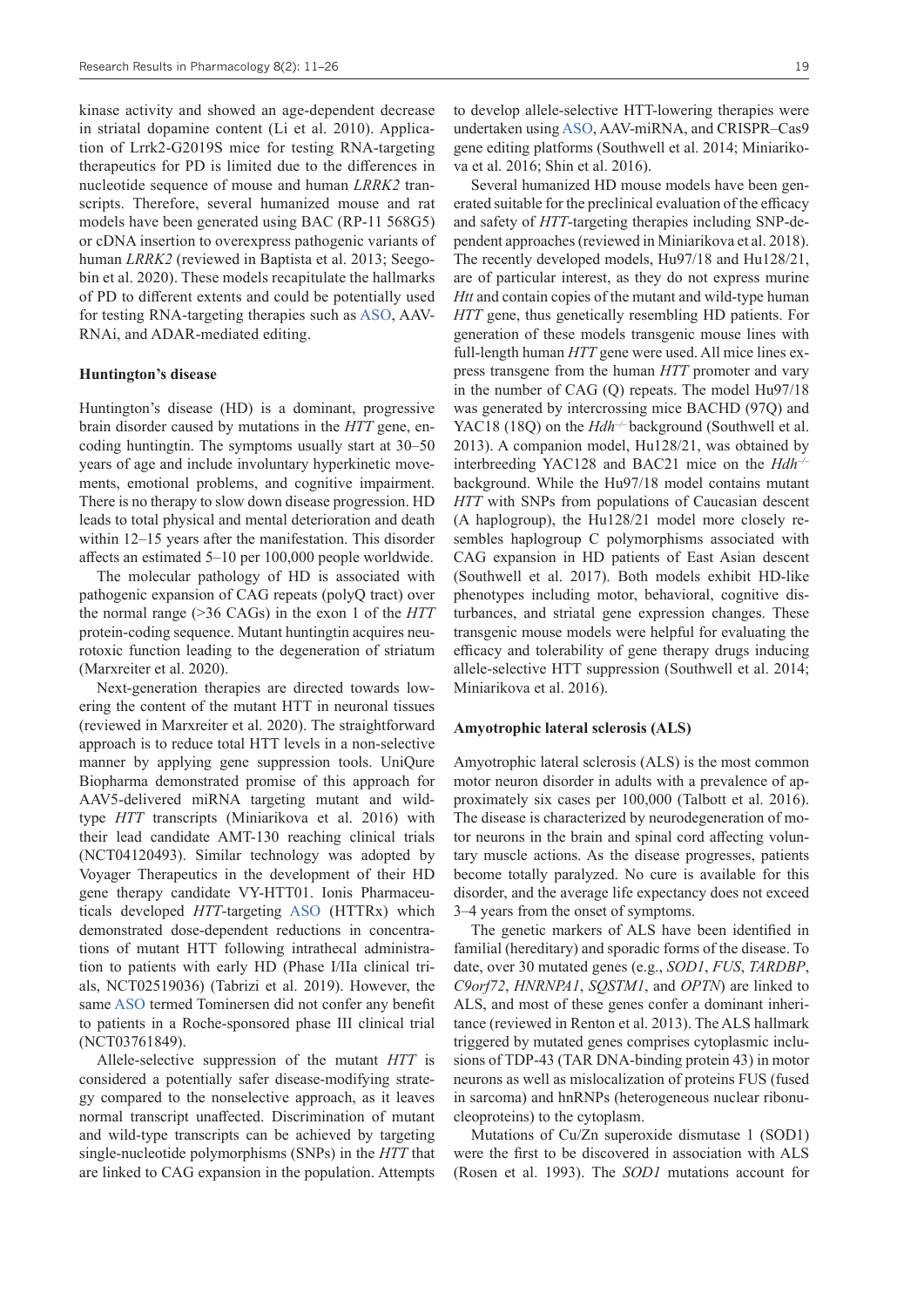$\sim$ 12–20% of familial ALS and  $\sim$ 2% of all cases. Point mutations in *SOD1* cause conformational instability of the protein and lead to the accumulation of the misfolded SOD1 with neurotoxic properties in the motor neurons.

Mice models with the toxic gain-of-function mutation G93A in *SOD1* have become extensively used to address ALS pathology and for preclinical studies. The most common mouse SOD1-G93A line (B6SJL-Tg(- SOD1\*G93A)1Gur/J) was generated in 1994 by classic transgenesis [\(Gurney et al. 1994\)](https://www.zotero.org/google-docs/?U2hrfr). To obtain transgene, the region of the human *SOD1* exon 4 with mutation was amplified from the DNA of individuals with the familial ALS and cloned into plasmid containing the entire genomic sequence of *SOD1*. A linear 14.5 kb fragment containing the *SOD1* gene including promoter sequences was excised from the recombinant plasmid and microinjected into fertilized eggs of  $C57BL6 \times SJL$  crosses. The founder mice were bred on a mixed B6SJL genetic background, and their progeny were subsequently analyzed. One of the G93A transgenic lines (G1) demonstrated a high expression level of the human *SOD1* mRNA in the brain due to the presence of multiple copies of transgene and developed a stereotyped syndrome suggestive of motor neuron disease [\(Gurney et al. 1994\).](https://www.zotero.org/google-docs/?v5Bbq1) G1 mice histopathological analysis revealed a severe loss of choline acetyltransferase (ChAT)-containing spinal motor neurons with the most pronounced changes in the ventral spinal cord. The muscles showed severe loss of myelinated axons from the intramuscular nerves and consequent reinnervation of muscle fibers by primarily nodal sprouts.

The described SOD1-G93A mouse model has been utilized to test various gene therapy approaches for treating SOD1-linked forms of ALS in preclinical studies (reviewed in Amado and Davidson 2021). Similar to other dominant disorders, SOD1-targeting gene therapies aim to downregulate production of the toxic mutant protein. Next-generation [ASOs](https://pubchem.ncbi.nlm.nih.gov/patent/EP0605437) jointly developed by Biogen, Ionis, and Harvard Medical School researchers potently reduced SOD1 mRNA and protein in SOD1-G93A mice after a single intraventricular injection and extended animal survival by almost 40 days (McCampbell et al. 2018). Reduction of *SOD1* expression induced by AAV-RNAi was attempted by several biotech companies including Novartis Gene Therapies (project previously developed by AveXis) and Voyager Therapeutics (reviewed in [Cap](https://www.zotero.org/google-docs/?uonavm)[pella et al. 2021\)](https://www.zotero.org/google-docs/?uonavm). The therapeutic potential of AAV-based therapies has been demonstrated in a SOD1-G93A mouse model [\(Iannitti et al. 2018; Keeler et al. 2020\)](https://www.zotero.org/google-docs/?xZSAjY). Alternative molecular strategies utilize AAVrh10-delivered modified U7 small-nuclear RNA to induce exon-skipping. Following combined intravenous and intracerebroventricular delivery, AAVrh10-U7-hSOD substantially reduced mutant SOD1 in the spinal cord, prevented weight loss and preserved motor function in SOD1-G93A mice (Biferi et al. 2017). Gene therapy company ApicBio has advanced development of the "dual-function" AAV vector for ALS that will allow silencing of the disease-causing gene and replacing a normal gene product (THRIVE™ Platform).

AAV-delivered CRISPR-Cas9 was used to disrupt mutant *SOD1* in the G93A-SOD1 mouse model which led to a  $\sim$ 25% increase in survival of treated animals (Gaj et al. 2017). Finally, AAV9-vectors with CRISPR base editors were developed to introduce nonsense-coding substitution into a mutant SOD1 gene. Intrathecal injection of AAV9 encoding base editors reduced by 40% the abundance of SOD1-containing inclusions in the spinal cord, improved neuromuscular function, and prolonged survival of the SOD1-G93A mice (Lim et al. 2020). While SOD1-G93A mice do not contain the most common disease-causing gene variant in humans and do not reproduce the whole spectrum of ALS symptoms, this model has been extremely useful for illustrating in vivo therapeutic potential of gene therapy approaches for SOD1-linked forms of ALS.

### **Charcot-Marie-Tooth disease**

Charcot-Marie-Tooth disease (CMT) is one of the most frequent neurological inherited disorders. It manifests in the second decade of life as distal muscle wasting and weakness, decreased tendon reflexes, and peripheral, usually symmetrical, desensitization. The severity of the disease varies greatly, depending more on the underlying genetic defect (Theadom et al. 2019). Forms of CMT with autosomal dominant, autosomal recessive, and X-linked inheritance have been described. It is classically separated into a demyelinating form (CMT1) and an axonal form (CMT2).

Subtype 1A, the most common form of the disease, is inherited as an autosomal dominant trait. This disease has been associated with the duplication in chromosome 17 spanning 1.5 Mb and including the *PMP22* gene. The CMT1A phenotype in humans most frequently results from a dosage effect caused by the duplication rather than point or other mutations of the *PMP22* gene. The duplication has been found in up to 92% of families with CMT1 (Huxley et al. 1996). A mouse model with *PMP22* overexpression was obtained by YAC-mediated transgenesis technique (Robaglia-Schlupp et al. 2002). The authors created YAC carrying the 40 kb human *PMP22* gene flanked by about 100 kb of upstream sequences and about 300 kb of downstream sequences. C22 mouse line derived from a male founder bearing 7 copies of *PMP22* demonstrated a strong neuropathy phenotype. The authors detected a 2.1 fold *PMP22* upregulation at the transcription level. The C22 mice demonstrated progressive severe demyelination with occasional onion bulb formations, occasional axonal hypertrophy, early disease manifestation and shortened lifespan (Huxley et al. 1996; Robaglia-Schlupp et al. 2002). In C22 mice, ASO-mediated reduction of *PMP22* mRNA levels markedly improved and even reversed several neuropathy end points such as motor, electrophysiology, pathology, and transcriptomic changes (Zhao et al. 2018). The authors demonstrated efficient *PMP22* downregulation after weekly subcutaneous injections of ASO1 which targets the 3' UTR of the human gene. All tested doses induced recovery of sciatic nerve conduction velocity to normal rates (Zhao et al. 2018).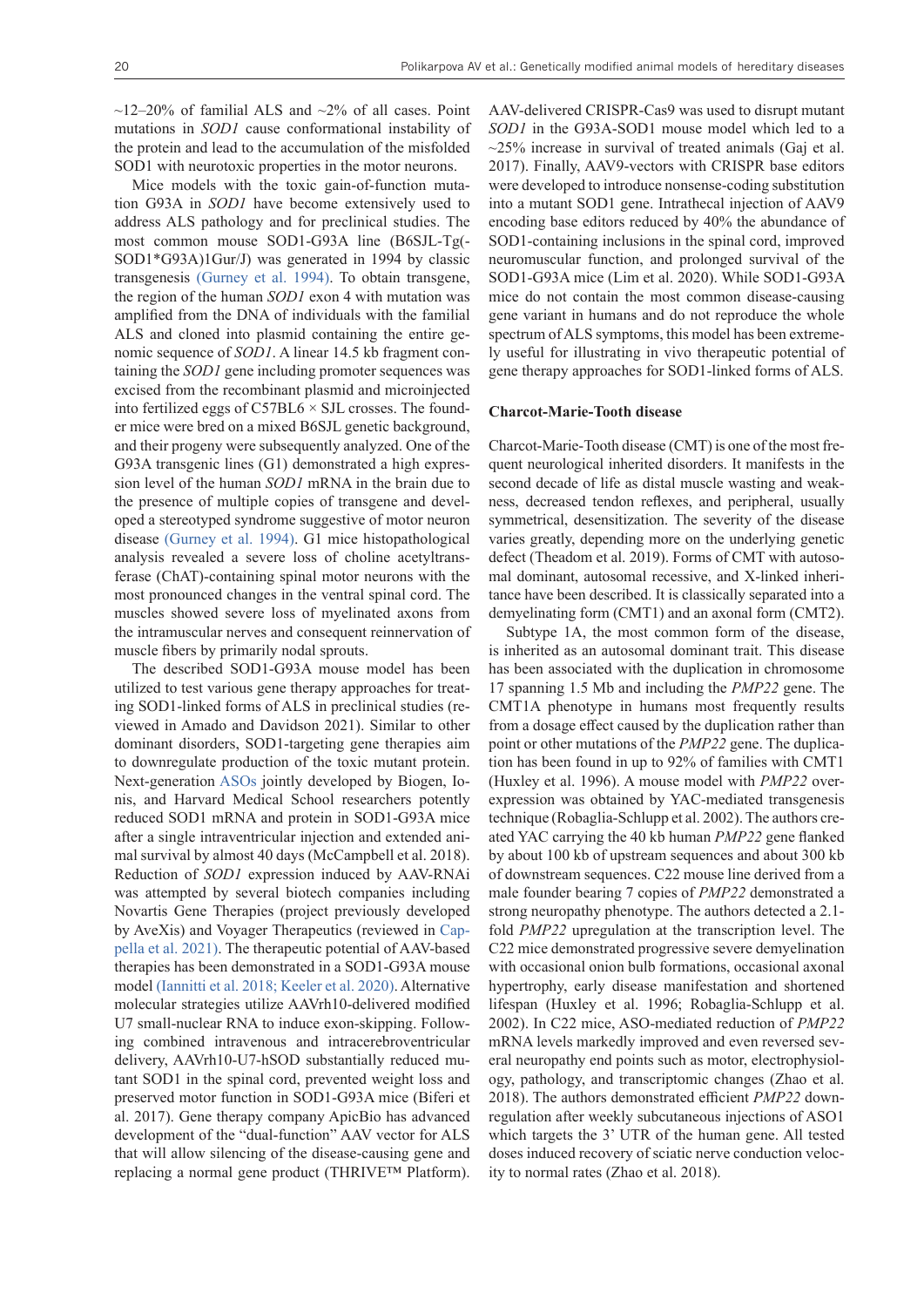Charcot-Marie-Tooth disease type 2D (CMT2D) is caused by dominant mutations in the glycyl-tRNA synthetase (*GARS*) gene. To date, at least 19 individual mutations in *GARS* have been identified in patients with CMT2D, all of which result in single amino acid changes (Morelli et al. 2019). Most disease-associated *GARS* variants cause impaired enzymatic activity. At the same time, protein-null alleles in mice and humans do not cause dominant neuropathy. Furthermore, overexpression of wild-type *GARS* does not rescue neuropathy in mouse models, suggesting that mutant forms of GARS adopt a toxic gain-of-function activity that the normal protein cannot outcompete (Motley et al. 2011). One of the mutations in the *GARS* gene leads to severe peripheral neuropathy and represents heterozygous 12 nucleotide deletion (*GARS* c.894-905del). This mutation results in the deletion of four amino acids in the GARS protein (p.Glu299-Gln302del or ΔETAQ). To study the pathogenesis and test appropriate gene therapy approaches, Morelli and colleagues created a murine model of CMT2D *GarsΔETAQ/ huEx8*, bearing the patient's mutation (Morelli et al. 2019). These mice were the result of crossing two independent lines, created by targeted genome editing using CRISPR/Cas9. To create both lines, the authors microinjected genome editing complex consisting of Cas9 mRNA, sgRNA, and donor template DNA into male pronucleus and cytoplasm of zygotes at the pronuclei stage. *GarsΔETAQ/+* mice were obtained after microinjections with short synthetic single-stranded DNA with 12 bp deletion in exon 8. For *GarshuEx8/+* mice creation, the donor was a 10 kb sequence containing a 2.8 kb 5' arm of homology and a 7-kb 3' arm of homology isolated from a C57BL/6J BAC library flanking the human exon 8 sequence. As a result, the mouse model of CMT2D *GarsΔETAQ/ huEx8* bears 12bp deletion in murine exon 8 and humanized exon 8 in another allele. *GarsΔETAQ/huEx8* mice displayed overt neuromuscular dysfunction and a reduction in body weight and grip strength compared with *GarshuEx8/+* controls. Analysis of the femoral nerve cross-section revealed an overall decrease in axon number and axon diameter. Nerve conduction velocities were reduced by 62% in the sciatic nerve in mutant mice, consistent with those observed in patients with *GARS*-mediated peripheral neuropathy [\(Morelli et](https://www.zotero.org/google-docs/?Rtucqt) [al. 2019\)](https://www.zotero.org/google-docs/?Rtucqt). These mice were used for in vivo allele-specific *GarsΔETAQ* downregulation studies. After intracerebroventricular injections of scAAV9-encoding miRNA constructs, mice demonstrated improvement in a wire hanging test, increased muscle-to-body-weight ratios, and improved sciatic nerve conduction velocity (Morelli et al. 2019).

## **Conclusion**

Animal models of human disorders are a valuable tool for biomedical research. They reproduce critical clinical features and allow studying and testing drugs for disease treatment. Next-generation therapeutics such as gene therapy raise demand for animal models that also replicate the genetic context of the disease-causing mutation. For instance, testing certain therapeutic approaches requires the presence of the exact human pathogenic variant in the mouse genome, or humanized sequences surrounding the mutation site (Nair et al. 2019).

Murine models are most often used to study hereditary diseases. Compared to other mammals, mice have apparent advantages: simplicity of handling and maintenance, short gestation period, genome similar to 99% of the human one, a small dose of the drug is required for testing, which is particularly important for viral vector-based gene therapies (Gopinath et al. 2015). Moreover, there are well established protocols for creating genetically modified mice. However, murine models also have their drawbacks associated with immunity distinguished from humans. As a result, the disease phenotype may be milder in mice than in patients. In this case, studies in mice can be supplemented by experiments using large animal models, such as dogs, pigs or primates. Disease modeling as well as maintenance of genetically modified large animals is difficult and expensive. Transgene delivery using viral vectors has become an alternative approach for creating models for human diseases in rats, pigs, and non-human primates. Among other viruses, AAV vectors have proven to be an ideal tool for modeling severe neurological and neuromuscular disorders due to high tropism to neuronal tissues, skeletal and cardiac muscles (Duque et al. 2015; Huntington and Srinivasan 2021).

Over the past decades, technologies for creating animal models have evolved from transgenesis with undesired effects caused by transgene insertions at different locations in the genome, to precise genome editing using "molecular scissors" such as TALEN, ZFN, and CRISPR/ Cas. The use of ES cells instead of direct manipulation of embryos made it possible to select clones with the desired mutation and further improve the accuracy of the modeling. To date, the majority of the animal models used for gene therapy preclinical testing have been generated using transgenesis, BAC and YAC techniques, and homologous recombination in ES cells. At the same time, the most convenient CRISPR/Cas method became available for genetically modified animals less than 10 years ago, and dozens of animal models including models with patient-specific mutations have already been generated (White et al. 2018; Egorova et al. 2019; Morelli et al. 2019; Min et al. 2020). Not only the creation but also the reproduction and characterization of the disease model takes a lot of time (Cong et al. 2013; Egorova et al. 2021). For rare diseases with unknown mechanisms of development, studying the physiology of animal models and their natural history is the only way to determine the molecular, biochemical and physiological features of the pathology. Thus, animals with finely edited genomes are expected to be used in preclinical studies of new gene therapy methods in the near future.

### **Conflict of interests**

The authors declare no conflict of interests.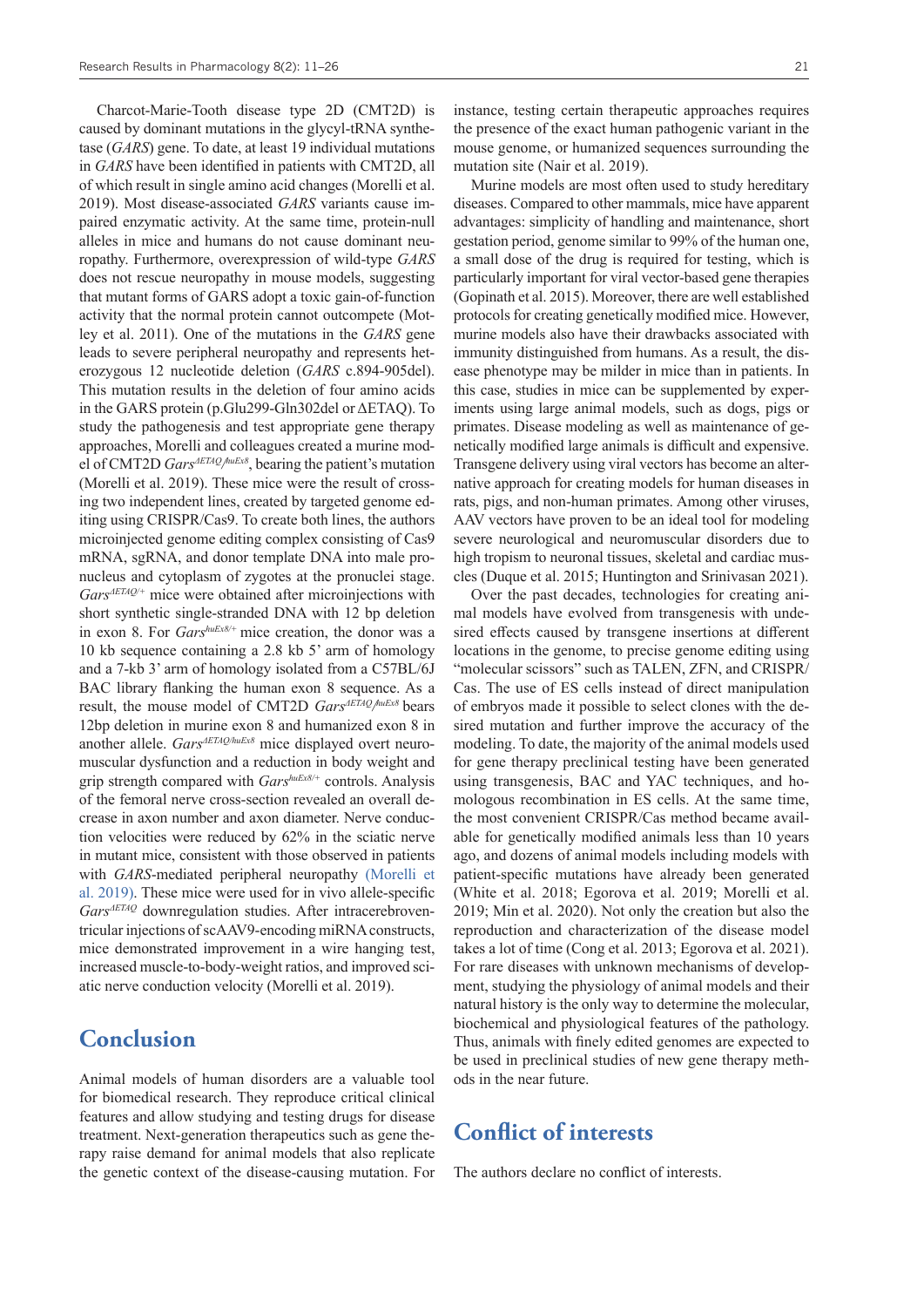# **References**

- Acland GM, Aguirre GD, Ray J, Zhang Q, Aleman TS, Cideciyan AV, Pearce-Kelling SE, Anand V, Zeng Y, Maguire AM, Jacobson SG, Hauswirth WW, Bennett J (2001) Gene therapy restores vision in a canine model of childhood blindness. Nature Genetics 28(1): 92–95.<https://doi.org/10.1038/ng0501-92> [[PubMed\]](https://pubmed.ncbi.nlm.nih.gov/11326284/)
- Amado DA, Davidson BL (2021) Gene therapy for ALS: A review. Molecular Therapy 29(12): 3345–3358. [https://doi.org/10.1016/j.](https://doi.org/10.1016/j.ymthe.2021.04.008) [ymthe.2021.04.008](https://doi.org/10.1016/j.ymthe.2021.04.008) [[PubMed\]](https://pubmed.ncbi.nlm.nih.gov/33839324/)
- Annoussamy M, Seferian AM, Daron A, Péréon Y, Cances C, Vuillerot C, De Waele L, Laugel V, Schara U, Gidaro T, Lilien C, Hogrel JY, Carlier P, Fournier E, Lowes L, Gorni K, Ly-Le Moal M, Hellbach N, Seabrook T, Czech C, Hermosilla R, Servais L; NatHis-SMA study group (2021) Natural history of Type 2 and 3 spinal muscular atrophy: 2-year NatHis-SMA study. Annals of Clinical and Translational Neurology 8(2): 359–373.<https://doi.org/10.1002/acn3.51281> [[PubMed\]](https://pubmed.ncbi.nlm.nih.gov/33369268/) [\[PMC](https://www.ncbi.nlm.nih.gov/pmc/articles/PMC7886049/)]
- Aoki Y, Nakamura A, Yokota T, Saito T, Okazawa H, Nagata T, Takeda S (2010) In-frame dystrophin following exon 51-skipping improves muscle pathology and function in the exon 52–deficient mdx mouse. Molecular Therapy 18(11): 1995–2005. [https://doi.](https://doi.org/10.1038/mt.2010.186) [org/10.1038/mt.2010.186](https://doi.org/10.1038/mt.2010.186) [\[PubMed](https://pubmed.ncbi.nlm.nih.gov/20823833/)] [[PMC](https://www.ncbi.nlm.nih.gov/pmc/articles/PMC2990521/)]
- Aoun M, Passerini I, Chiurazzi P, Karali M, De Rienzo I, Sartor G, Murro V, Filimonova N, Seri M, Banfi S (2021) Inherited retinal diseases due to RPE65 variants: from genetic diagnostic management to therapy. International Journal of Molecular Sciences 22(13): 7207. <https://doi.org/10.3390/ijms22137207> [[PubMed](https://pubmed.ncbi.nlm.nih.gov/34281261/)] [\[PMC](https://www.ncbi.nlm.nih.gov/pmc/articles/PMC8268668/)]
- Araki E, Nakamura K, Nakao K, Kameya S, Kobayashi O, Nonaka I, Kobayashi T, Katsuki M (1997) Targeted disruption of exon 52 in the mouse dystrophin gene induced muscle degeneration similar to that observed in Duchenne muscular dystrophy. Biochemical and Biophysical Research Communications 238(2): 492–497. [https://](https://doi.org/10.1006/bbrc.1997.7328) [doi.org/10.1006/bbrc.1997.7328](https://doi.org/10.1006/bbrc.1997.7328) [\[PubMed](https://pubmed.ncbi.nlm.nih.gov/9299538/)]
- Arechavala-Gomeza V, Graham IR, Popplewell LJ, Adams AM, Aartsma-Rus A, Kinali M, Morgan JE, Van Deutekom JC, Wilton SD, Dickson G, Muntoni F (2007) Comparative analysis of antisense oligonucleotide sequences for targeted skipping of exon 51 during dystrophin pre-mRNA splicing in human muscle. Human Gene Therapy 18(9): 798–810.<https://doi.org/10.1089/hum.2006.061>[\[PubMed](https://pubmed.ncbi.nlm.nih.gov/17767400/)]
- Armbruster N, Lattanzi A, Jeavons M, Van Wittenberghe L, Gjata B, Marais T, Martin S, Vignaud A, Voit T, Mavilio F, Barkats M, Buj-Bello A (2016) Efficacy and biodistribution analysis of intracerebroventricular administration of an optimized scAAV9-SMN1 vector in a mouse model of spinal muscular atrophy. Molecular Therapy. Methods Clinical Development 3: 16060. [https://doi.](https://doi.org/10.1038/mtm.2016.60) [org/10.1038/mtm.2016.60](https://doi.org/10.1038/mtm.2016.60) [\[PubMed](https://pubmed.ncbi.nlm.nih.gov/27652289/)] [[PMC\]](https://www.ncbi.nlm.nih.gov/pmc/articles/PMC5022869/)
- Baptista MAS, Dave KD, Sheth NP, De Silva SN, Carlson KM, Aziz YN, Fiske BK, Sherer TB, Frasier MA (2013) A strategy for the generation, characterization and distribution of animal models by the Michael J. Fox Foundation for Parkinson's Research. Disease Models and Mechanisms 6(6): 1316–1324. [https://doi.org/10.1242/](https://doi.org/10.1242/dmm.011940) [dmm.011940](https://doi.org/10.1242/dmm.011940) [[PubMed\]](https://pubmed.ncbi.nlm.nih.gov/24046356/) [\[PMC](https://www.ncbi.nlm.nih.gov/pmc/articles/PMC3820256/)]
- Biferi MG, Cohen-Tannoudji M, Cappelletto A, Giroux B, Roda M, Astord S, Marais T, Bos C, Voit T, Ferry A, Barkats M (2017) A new AAV10-U7-mediated gene therapy prolongs survival and restores function in an ALS mouse model. Molecular Therapy 25(9): 2038– 2052. <https://doi.org/10.1016/j.ymthe.2017.05.017> [[PubMed\]](https://pubmed.ncbi.nlm.nih.gov/28663100/) [\[PMC](https://www.ncbi.nlm.nih.gov/pmc/articles/PMC5589057/)]
- Bladen CL, Salgado D, Monges S, Foncuberta ME, Kekou K, Kosma K, Dawkins H, Lamont L, Roy AJ, Chamova T, Guergueltcheva V, Chan S, Korngut L, Campbell C, Dai Y, Wang J, Barišić N, Brabec P, Lahdetie J, Walter MC, Schreiber-Katz O, Karcagi V, Garami M, Viswanathan V, Bayat F, Buccella F, Kimura E, Koeks Z, van den Bergen JC, Rodrigues M, Roxburgh R, Lusakowska A, Kostera-Pruszczyk A, Zimowski J, Santos R, Neagu E, Artemieva S, Rasic VM, Vojinovic D, Posada M, Bloetzer C, Jeannet PY, Joncourt F, Díaz-Manera J, Gallardo E, Karaduman AA, Topaloğlu H, El Sherif R, Stringer A, Shatillo AV, Martin AS, Peay HL, Bellgard MI, Kirschner J, Flanigan KM, Straub V, Bushby K, Verschuuren J, Aartsma-Rus A, Béroud C, Lochmüller H (2015) The TREAT-NMD DMD Global Database: analysis of more than 7,000 Duchenne Muscular Dystrophy Mutations. Human Mutation 36(4): 395–402.<https://doi.org/10.1002/humu.22758>[\[PubMed](https://pubmed.ncbi.nlm.nih.gov/25604253/)] [\[PMC\]](https://www.ncbi.nlm.nih.gov/pmc/articles/PMC4405042/)
- Bowerman M, Becker CG, Yáñez-Muñoz RJ, Ning K, Wood MJA, Gillingwater TH, Talbot K (2017) Therapeutic strategies for spinal muscular atrophy: SMN and beyond. Disease Models Mechanisms 10(8): 943–954.<https://doi.org/10.1242/dmm.030148>[\[PubMed](https://pubmed.ncbi.nlm.nih.gov/28768735/)] [\[PMC\]](https://www.ncbi.nlm.nih.gov/pmc/articles/PMC5560066/)
- Bulfield G, Siller WG, Wight PAL, Moore KJ (1984) X chromosome-linked muscular dystrophy (mdx) in the mouse. Proceedings of the National Academy of Sciences of the United States of America 81(4): 1189–1192. <https://doi.org/10.1073/pnas.81.4.1189> [[PubMed](https://pubmed.ncbi.nlm.nih.gov/6583703/)] [\[PMC](https://www.ncbi.nlm.nih.gov/pmc/articles/PMC344791/)]
- Cappella M, Pradat PF, Querin G, Biferi MG (2021) Beyond the traditional clinical trials for amyotrophic lateral sclerosis and the future impact of gene therapy. Journal of Neuromuscular Diseases 8(1): 25–38.<https://doi.org/10.3233/JND-200531> [[PubMed\]](https://pubmed.ncbi.nlm.nih.gov/33074186/) [\[PMC](https://www.ncbi.nlm.nih.gov/pmc/articles/PMC7902976/)]
- Caruso RC, Aleman TS, Cideciyan AV, Roman AJ, Sumaroka A, Mullins CL, Boye SL, Hauswirth WW, Jacobson SG (2010) Retinal disease in Rpe65-deficient mice: comparison to human leber congenital amaurosis due to RPE65 mutations. Investigative Ophthalmology Visual Science 51(10): 5304–5313. [https://doi.org/10.1167/](https://doi.org/10.1167/iovs.10-5559) [iovs.10-5559](https://doi.org/10.1167/iovs.10-5559) [[PubMed](https://pubmed.ncbi.nlm.nih.gov/20484585/)]
- Cideciyan AV, Aleman TS, Boye SL, Schwartz SB, Kaushal S, Roman AJ, Pang JJ, Sumaroka A, Windsor EAM, Wilson JM, Flotte TR, Fishman GA, Heon E, Stone EM, Byrne BJ, Jacobson SG, Hauswirth WW (2008) Human gene therapy for RPE65 isomerase deficiency activates the retinoid cycle of vision but with slow rod kinetics. Proceedings of the National Academy of Sciences of the United States of America 105(39): 15112–15117. [https://doi.](https://doi.org/10.1073/pnas.0807027105) [org/10.1073/pnas.0807027105](https://doi.org/10.1073/pnas.0807027105) [[PubMed\]](https://pubmed.ncbi.nlm.nih.gov/18809924/) [\[PMC\]](https://www.ncbi.nlm.nih.gov/pmc/articles/PMC2567501/)
- Cong L, Ran FA, Cox D, Lin S, Barretto R, Habib N, Hsu PD, Wu X, Jiang W, Marraffini LA, Zhang F (2013) Multiplex genome engineering using CRISPR/Cas systems. Science 339(6121): 819–823. <https://doi.org/10.1126/science.1231143>[\[PubMed](https://pubmed.ncbi.nlm.nih.gov/23287718/)] [[PMC\]](https://www.ncbi.nlm.nih.gov/pmc/articles/PMC3795411/)
- Danilov KA, Vassilieva SG, Polikarpova AV, Starikova AV, Shmidt AA, Galkin II, Tsitrina AA, Egorova TV, Orlov SN, Kotelevtsev YV (2020) In vitro assay for the efficacy assessment of AAV vectors expressing microdystrophin. Experimental Cell Research 392(2): 112033.<https://doi.org/10.1016/j.yexcr.2020.112033>[\[PubMed](https://pubmed.ncbi.nlm.nih.gov/32360435/)]
- Den Hollander AI, Koenekoop RK, Yzer S, Lopez I, Arends ML, Voesenek KEJ, Zonneveld MN, Strom TM, Meitinger T, Brunner HG, Hoyng CB, Van Den Born LI, Rohrschneider K, Cremers FPM (2006) Mutations in the CEP290 (NPHP6) gene are a frequent cause of leber congenital amaurosis. American Journal of Human Genetics 79(3): 556–561. <https://doi.org/10.1086/507318> [[PubMed](https://pubmed.ncbi.nlm.nih.gov/16909394/)] [\[PMC](https://www.ncbi.nlm.nih.gov/pmc/articles/PMC1559533/)]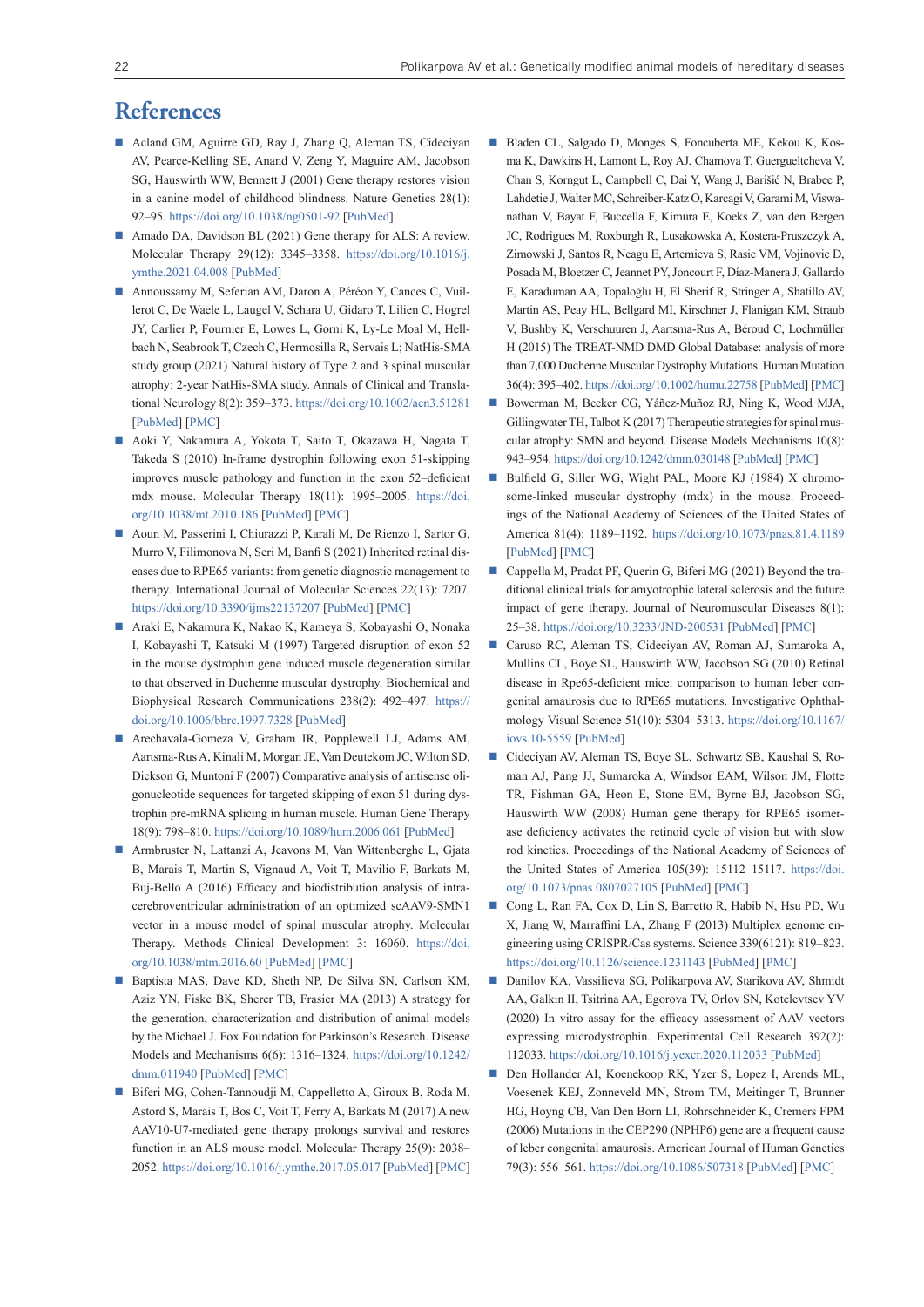- Duan D (2018) Systemic AAV Micro-dystrophin gene therapy for Duchenne Muscular Dystrophy. Molecular Therapy 26(10): 2337– 2356.<https://doi.org/10.1016/j.ymthe.2018.07.011>[[PubMed\]](https://pubmed.ncbi.nlm.nih.gov/30093306/) [[PMC\]](https://www.ncbi.nlm.nih.gov/pmc/articles/PMC6171037/)
- Duan D, Goemans N, Takeda S, Mercuri E, Aartsma-Rus A (2021) Duchenne muscular dystrophy. Nature Reviews Disease Primers 7(1): 1–19. <https://doi.org/10.1038/s41572-021-00248-3> [\[PubMed](https://pubmed.ncbi.nlm.nih.gov/33602943/)]
- Duque SI, Arnold WD, Odermatt P, Li X, Porensky PN, Schmelzer L, Meyer K, Kolb SJ, Schümperli D, Kaspar BK, Burghes AHM (2015) A large animal model of Spinal Muscular Atrophy and correction of phenotype. Annals of Neurology 77(3): 399–414. [https://](https://doi.org/10.1002/ana.24332) [doi.org/10.1002/ana.24332](https://doi.org/10.1002/ana.24332) [\[PubMed](https://pubmed.ncbi.nlm.nih.gov/25516063/)] [[PMC\]](https://www.ncbi.nlm.nih.gov/pmc/articles/PMC4453930/)
- Egorova TV, Galkin II, Ivanova YV, Polikarpova AV (2021) Duchenne Muscular Dystrophy Animal Models. In: Purevjav E, Pierre JF, Lu Lu (Eds) Preclinical Animal Modeling in Medicine. IntechOpen. <https://doi.org/10.5772/intechopen.96738>
- Egorova TV, Zotova ED, Reshetov DA, Polikarpova AV, Vassilieva SG, Vlodavets DV, Gavrilov AA, Ulianov SV, Buchman VL, Deykin AV (2019) CRISPR/Cas9-generated mouse model of Duchenne muscular dystrophy recapitulating a newly identified large 430 kb deletion in the human DMD gene. Disease Models Mechanisms 12(4): dmm037655.<https://doi.org/10.1242/dmm.037655>[\[PubMed\]](https://pubmed.ncbi.nlm.nih.gov/31028078/) [[PMC\]](https://www.ncbi.nlm.nih.gov/pmc/articles/PMC6505476/)
- Gao J, Hussain RM, Weng CY (2020) Voretigene neparvovec in retinal diseases: a review of the current clinical evidence. Clinical Ophthalmology 14: 3855–3869. <https://doi.org/10.2147/OPTH.S231804> [\[PubMed](https://pubmed.ncbi.nlm.nih.gov/33223822/)] [\[PMC](https://www.ncbi.nlm.nih.gov/pmc/articles/PMC7671481/)]
- Garanto A, Van Beersum SEC, Peters TA, Roepman R, Cremers FPM, Collin RWJ (2013) Unexpected CEP290 mRNA splicing in a humanized knock-in mouse model for leber congenital amaurosis. PLoS ONE 8(11): e79369. [https://doi.org/10.1371/journal.](https://doi.org/10.1371/journal.pone.0079369) [pone.0079369](https://doi.org/10.1371/journal.pone.0079369) [[PubMed\]](https://pubmed.ncbi.nlm.nih.gov/24223178/) [\[PMC\]](https://www.ncbi.nlm.nih.gov/pmc/articles/PMC3819269/)
- Gomes-Pereira M, Cooper TA, Gourdon G (2011) Myotonic dystrophy mouse models: towards rational therapy development. Trends in Molecular Medicine 17(9): 506–517. [https://doi.org/10.1016/j.](https://doi.org/10.1016/j.molmed.2011.05.004) [molmed.2011.05.004](https://doi.org/10.1016/j.molmed.2011.05.004) [[PubMed](https://pubmed.ncbi.nlm.nih.gov/21724467/)] [\[PMC](https://www.ncbi.nlm.nih.gov/pmc/articles/PMC3881009/)]
- Gopinath C, Nathar TJ, Ghosh A, Hickstein DD, Nelson EJR (2015) Contemporary animal models for human gene therapy applications. Current Gene Therapy 15(6): 531. [https://doi.org/10.2174/15665232](https://doi.org/10.2174/1566523215666150929110424) [15666150929110424](https://doi.org/10.2174/1566523215666150929110424) [[PubMed\]](https://pubmed.ncbi.nlm.nih.gov/26415576/) [\[PMC](https://www.ncbi.nlm.nih.gov/pmc/articles/PMC7709571/)]
- Gurney ME, Pu H, Chiu AY, Dal Canto MC, Polchow CY, Alexander DD, Caliendo J, Hentati A, Kwon YW, Deng HX, Chen W, Zhai P, Sufit RL, Siddique T (1994) Motor neuron degeneration in mice that express a human Cu, Zn superoxide dismutase mutation. Science 264(5166): 1772–1775.<https://doi.org/10.1126/science.8209258> [[PubMed](https://pubmed.ncbi.nlm.nih.gov/8209258/)]
- Gurumurthy CB, Lloyd KCK (2019) Generating mouse models for biomedical research: technological advances. Disease Models Mechanisms 12(1): dmm029462. <https://doi.org/10.1242/dmm.029462> [\[PubMed](https://pubmed.ncbi.nlm.nih.gov/30626588/)] [\[PMC](https://www.ncbi.nlm.nih.gov/pmc/articles/PMC6361157/)]
- He X, Urip BA, Zhang Z, Ngan CC, Feng B (2021) Evolving AAV-delivered therapeutics towards ultimate cures. Journal of Molecular Medicine 99(5): 593–617. [https://doi.org/10.1007/s00109-](https://doi.org/10.1007/s00109-020-02034-2) [020-02034-2](https://doi.org/10.1007/s00109-020-02034-2) [\[PubMed](https://pubmed.ncbi.nlm.nih.gov/33594520/)] [[PMC\]](https://www.ncbi.nlm.nih.gov/pmc/articles/PMC7885987/)
- Hill SF, Meisler MH (2021) Antisense pligonucleotide therapy for neurodevelopmental disorders. Developmental Neuroscience 43(3– 4): 247–252.<https://doi.org/10.1159/000517686> [\[PubMed](https://pubmed.ncbi.nlm.nih.gov/34412058/)]
- Huntington TE, Srinivasan R (2021) Adeno-associated virus expression of α-synuclein as a tool to model Parkinson's Disease: current understanding and knowledge gaps. Aging and Disease 12(4): 1120– 1137.<https://doi.org/10.14336/AD> [[PubMed\]](https://pubmed.ncbi.nlm.nih.gov/34221553/) [\[PMC](https://www.ncbi.nlm.nih.gov/pmc/articles/PMC8219504/)]
- Huxley C, Passage E, Manson A, Putzu G, Figarella-Branger D, Pellissier JF, Fontés M (1996) Construction of a mouse model of Charcot-Marie-Tooth disease type 1A by pronuclear injection of human YAC DNA. Human Molecular Genetics 5(5): 563–569. [https://doi.](https://doi.org/10.1093/hmg/5.5.563) [org/10.1093/hmg/5.5.563](https://doi.org/10.1093/hmg/5.5.563) [[PubMed\]](https://pubmed.ncbi.nlm.nih.gov/8733121/)
- Iannitti T, Scarrott JM, Likhite S, Coldicott IRP, Lewis KE, Heath PR, Higginbottom A, Myszczynska MA, Milo M, Hautbergue GM, Meyer K, Kaspar BK, Ferraiuolo L, Shaw PJ, Azzouz M (2018) Translating SOD1 gene silencing toward the clinic: a highly efficacious, off-target-free, and biomarker-supported strategy for fALS. Molecular Therapy. Nucleic Acid 12: 75–88. [https://doi.](https://doi.org/10.1016/j.omtn.2018.04.015) [org/10.1016/j.omtn.2018.04.015](https://doi.org/10.1016/j.omtn.2018.04.015) [[PubMed](https://pubmed.ncbi.nlm.nih.gov/30195799/)] [\[PMC\]](https://www.ncbi.nlm.nih.gov/pmc/articles/PMC6023790/)
- Jansen G, Groenen PJTA, Bächner D, Jap PHK, Coerwinkel M, Oerlemans F, Van Den Broek W, Gohlsch B, Pette D, Plomp JJ, Molenaar PC, Nederhoff MGJ, Van Echteld CJA, Dekker M, Berns A, Hameister H, Wieringa B (1996) Abnormal myotonic dystrophy protein kinase levels produce only mild myopathy in mice. Nature Genetics 13(3): 316–324.<https://doi.org/10.1038/ng0796-316> [[PubMed](https://pubmed.ncbi.nlm.nih.gov/8673131/)]
- Justice MJ, Siracusa LD, Stewart AF (2011) Technical approaches for mouse models of human disease. Disease Models Mechanisms 4(3) 305–310. <https://doi.org/10.1242/dmm.000901> [[PubMed\]](https://pubmed.ncbi.nlm.nih.gov/21558063/) [\[PMC](https://www.ncbi.nlm.nih.gov/pmc/articles/PMC3097452/)]
- Keeler AM, Zieger M, Semple C, Pucci L, Veinbachs A, Brown RH, Mueller C, ElMallah MK (2020) Intralingual and intrapleural AAV gene therapy prolongs survival in a SOD1 ALS Mouse Model. Molecular Therapy - Methods and Clinical Development 17: 246–257. <https://doi.org/10.1016/j.omtm.2019.12.007>[[PubMed\]](https://pubmed.ncbi.nlm.nih.gov/31970202/) [\[PMC\]](https://www.ncbi.nlm.nih.gov/pmc/articles/PMC6962641/)
- Korecka JA, Thomas R, Hinrich AJ, Moskites AM, Macbain ZK, Hallett PJ, Isacson O, Hastings ML (2020) Splice-switching antisense oligonucleotides eeduce LRRK2 kinase activity in human LRRK2 transgenic mice. Molecular Therapy - Nucleic Acids 21: 623–635. <https://doi.org/10.1016/j.omtn.2020.06.027> [[PubMed\]](https://pubmed.ncbi.nlm.nih.gov/32736291/) [\[PMC](https://www.ncbi.nlm.nih.gov/pmc/articles/PMC7393423/)]
- Kumaran N, Moore AT, Weleber RG, Michaelides M (2017) Leber congenital amaurosis/early-onset severe retinal dystrophy: clinical features, molecular genetics and therapeutic interventions. The British Journal of Ophthalmology 101(9): 1147. [https://doi.org/10.1136/](https://doi.org/10.1136/bjophthalmol-2016-309975) [bjophthalmol-2016-309975](https://doi.org/10.1136/bjophthalmol-2016-309975) [\[PubMed](https://pubmed.ncbi.nlm.nih.gov/28689169/)] [[PMC\]](https://www.ncbi.nlm.nih.gov/pmc/articles/PMC5574398/)
- Lai CM, Yu MJT, Brankov M, Barnett NL, Zhou X, Redmond TM, Narfstrom K, Rakoczy E (2004) Recombinant adeno-associated virus type 2-mediated gene delivery into the Rpe65-/- knockout mouse eye results in limited rescue. Genetic Vaccines and Therapy 2: 3. <https://doi.org/10.1186/1479-0556-2-3>[\[PubMed\]](https://pubmed.ncbi.nlm.nih.gov/15109394/) [[PMC\]](https://www.ncbi.nlm.nih.gov/pmc/articles/PMC416492/)
- Le Guiner C, Servais L, Montus M, Larcher T, Fraysse B, Moullec S, Allais M, François V, Dutilleul M, Malerba A, Koo T, Thibaut JL, Matot B, Devaux M, Le Duff J, Deschamps JY, Barthelemy I, Blot S, Testault I, Wahbi K, Ederhy S, Martin S, Veron P, Georger C, Athanasopoulos T, Masurier C, Mingozzi F, Carlier P, Gjata B, Hogrel JY, Adjali O, Mavilio F, Voit T, Moullier P, Dickson G (2017) Long-term microdystrophin gene therapy is effective in a canine model of Duchenne muscular dystrophy. Nature Communications 8(1): 1–15. <https://doi.org/10.1038/ncomms16105> [[PubMed\]](https://pubmed.ncbi.nlm.nih.gov/28742067/) [\[PMC\]](https://www.ncbi.nlm.nih.gov/pmc/articles/PMC5537486/)
- Le TT, Pham LT, Butchbach MER, Zhang HL, Monani UR, Coovert DD, Gavrilina TO, Xing L, Bassell GJ, Burghes AHM (2005) SMNΔ7, the major product of the centromeric survival motor neuron (SMN2) gene, extends survival in mice with spinal muscular atrophy and associates with full-length SMN. Human Molecular Genetics 14(6): 845–857.<https://doi.org/10.1093/hmg/ddi078> [[PubMed](https://pubmed.ncbi.nlm.nih.gov/15703193/)]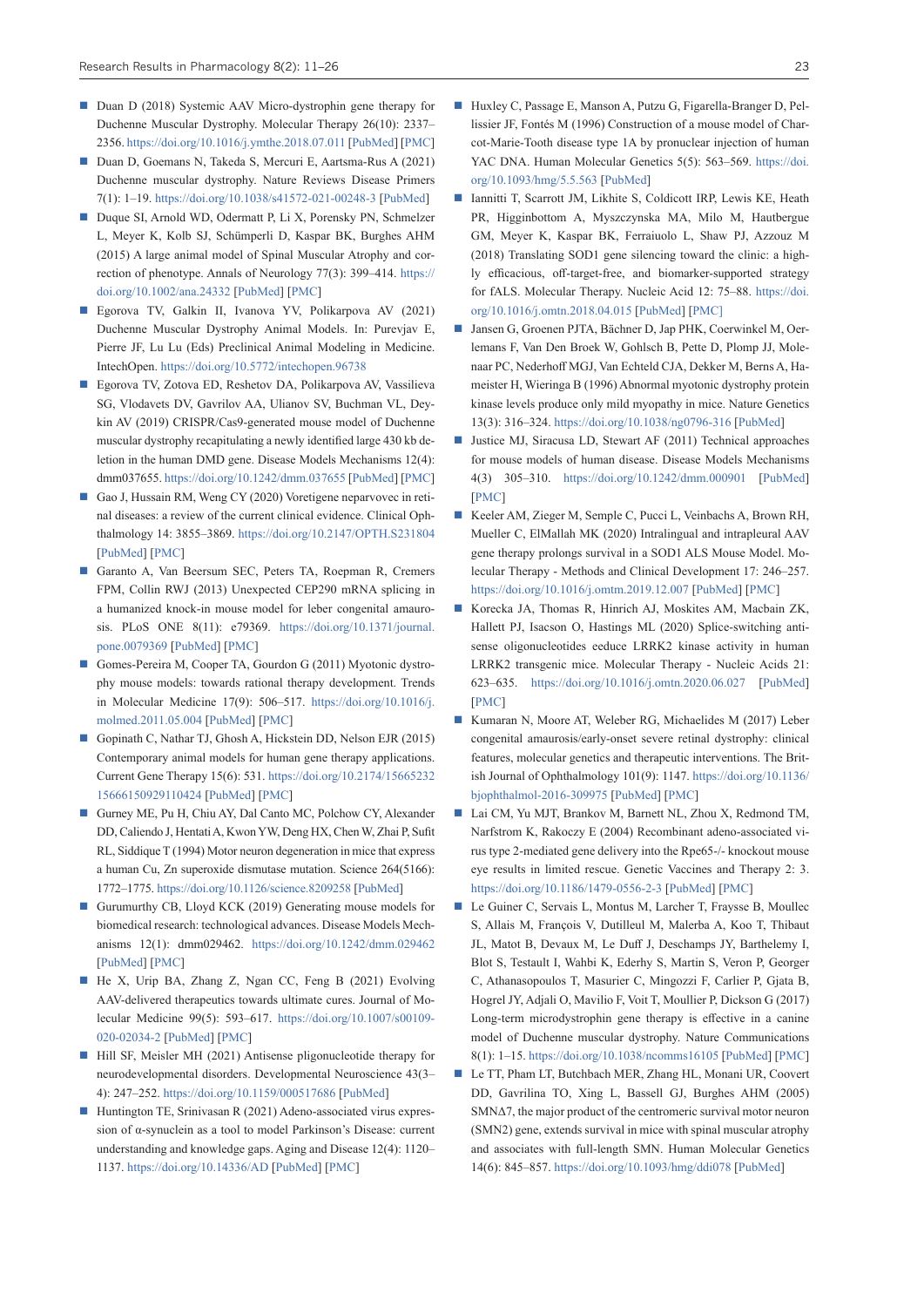- Li X, Patel JC, Wang J, Avshalumov MV, Nicholson C, Buxbaum JD, Elder GA, Rice ME, Yue Z (2010) Enhanced striatal dopamine transmission and motor performance with LRRK2 overexpression in mice is eliminated by familial Parkinson's Disease mutation G2019S. The Journal of Neuroscience 30(5): 1788–1797. [https://doi.](https://doi.org/10.1523/JNEUROSCI.5604-09.2010) [org/10.1523/JNEUROSCI.5604-09.2010](https://doi.org/10.1523/JNEUROSCI.5604-09.2010) [\[PubMed\]](https://pubmed.ncbi.nlm.nih.gov/20130188/) [[PMC\]](https://www.ncbi.nlm.nih.gov/pmc/articles/PMC2858426/)
- Lim CKW, Gapinske M, Brooks AK, Woods WS, Powell JE, Zeballos C. MA, Winter J, Perez-Pinera P, Gaj T (2020) Treatment of a mouse model of ALS by in vivo base editing. Molecular Therapy 28(4): 1177–1189. <https://doi.org/10.1016/j.ymthe.2020.01.005> [[PubMed\]](https://pubmed.ncbi.nlm.nih.gov/31991108/) [\[PMC](https://www.ncbi.nlm.nih.gov/pmc/articles/PMC7132599/)]
- Lyu P, Yoo KW, Yadav MK, Atala A, Aartsma-Rus A, Van Putten M, Duan D, Lu B (2020) Sensitive and reliable evaluation of single-cut sgRNAs to restore dystrophin by a GFP-reporter assay. PLoS ONE 15(9): e0239468. <https://doi.org/10.1371/journal.pone.0239468> [[PubMed\]](https://pubmed.ncbi.nlm.nih.gov/32970732/) [\[PMC](https://www.ncbi.nlm.nih.gov/pmc/articles/PMC7514106/)]
- Maeder ML, Stefanidakis M, Wilson CJ, Baral R, Barrera LA, Bounoutas GS, Bumcrot D, Chao H, Ciulla DM, DaSilva JA, Dass A, Dhanapal V, Fennell TJ, Friedland AE, Giannoukos G, Gloskowski SW, Glucksmann A, Gotta GM, Jayaram H, Haskett SJ, Hopkins B, Horng JE, Joshi S, Marco E, Mepani R, Reyon D, Ta T, Tabbaa DG, Samuelsson SJ, Shen S, Skor MN, Stetkiewicz P, Wang T, Yudkoff C, Myer VE, Albright CF, Jiang H (2019) Development of a gene-editing approach to restore vision loss in Leber congenital amaurosis type 10. Nature Medicine 25(2): 229–233. [https://doi.](https://doi.org/10.1038/s41591-018-0327-9) [org/10.1038/s41591-018-0327-9](https://doi.org/10.1038/s41591-018-0327-9) [[PubMed\]](https://pubmed.ncbi.nlm.nih.gov/30664785/)
- Mankodi A, Logigian E, Callahan L, McClain C, White R, Henderson D, Krym M, Thornton CA (2000) Myotonic dystrophy in transgenic mice expressing an expanded CUG repeat. Science 289(5485): 1769– 1772. <https://doi.org/10.1126/science.289.5485.1769> [\[PubMed](https://pubmed.ncbi.nlm.nih.gov/10976074/)]
- Marxreiter F, Stemick J, Kohl Z (2020) Huntingtin lowering strategies. International Journal of Molecular Sciences 21(6): 2146. <https://doi.org/10.3390/ijms21062146> [[PubMed](https://pubmed.ncbi.nlm.nih.gov/32245050/)] [\[PMC](https://www.ncbi.nlm.nih.gov/pmc/articles/PMC7139361/)]
- McCampbell A, Cole T, Wegener AJ, Tomassy GS, Setnicka A, Farley BJ, Schoch KM, Hoye ML, Shabsovich M, Sun L, Luo Y, Zhang M, Comfort N, Wang B, Amacker J, Thankamony S, Salzman DW, Cudkowicz M, Graham DL, Bennett CF, Kordasiewicz HB, Swayze EE, Miller TM (2018) Antisense oligonucleotides extend survival and reverse decrement in muscle response in ALS models. The Journal of Clinical Investigation 128(8): 3558–3567. [https://doi.](https://doi.org/10.1172/JCI99081) [org/10.1172/JCI99081](https://doi.org/10.1172/JCI99081) [\[PubMed\]](https://pubmed.ncbi.nlm.nih.gov/30010620/) [[PMC\]](https://www.ncbi.nlm.nih.gov/pmc/articles/PMC6063493/)
- McGreevy JW, Hakim CH, McIntosh MA, Duan D (2015) Animal models of Duchenne muscular dystrophy: from basic mechanisms to gene therapy. DMM Disease Models and Mechanisms 8(3): 195– 213.<https://doi.org/10.1242/dmm.018424>[[PubMed\]](https://pubmed.ncbi.nlm.nih.gov/25740330/) [\[PMC\]](https://www.ncbi.nlm.nih.gov/pmc/articles/PMC4348559/)
- Min YL, Chemello F, Li H, Rodriguez-Caycedo C, Sanchez-Ortiz E, Mireault AA, McAnally JR, Shelton JM, Zhang Y, Bassel-Duby R, Olson EN (2020) Correction of three prominent mutations in mouse and human models of Duchenne Muscular Dystrophy by single-cut genome editing. Molecular Therapy 28(9): 2044–2055. [https://doi.](https://doi.org/10.1016/j.ymthe.2020.05.024) [org/10.1016/j.ymthe.2020.05.024](https://doi.org/10.1016/j.ymthe.2020.05.024) [[PubMed](https://pubmed.ncbi.nlm.nih.gov/32892813/)] [\[PMC](https://www.ncbi.nlm.nih.gov/pmc/articles/PMC7474267/)]
- Miniarikova J, Evers MM, Konstantinova P (2018) Translation of microRNA-based huntingtin-lowering therapies from preclinical studies to the clinic. Molecular Therapy 26(4): 947–962. [https://doi.](https://doi.org/10.1016/j.ymthe.2018.02.002) [org/10.1016/j.ymthe.2018.02.002](https://doi.org/10.1016/j.ymthe.2018.02.002) [[PubMed](https://pubmed.ncbi.nlm.nih.gov/29503201/)] [\[PMC](https://www.ncbi.nlm.nih.gov/pmc/articles/PMC6079476/)]
- Miniarikova J, Zanella I, Huseinovic A, van der Zon T, Hanemaaijer E, Martier R, Koornneef A, Southwell AL, Hayden MR, van Deventer SJ, Petry H, Konstantinova P (2016) Design, characterization,

and lead selection of therapeutic miRNAs targeting huntingtin for development of gene therapy for Huntington's Disease. Molecular Therapy. Nucleic Acids 5(3): e297. [https://doi.org/10.1038/](https://doi.org/10.1038/mtna.2016.7) [mtna.2016.7](https://doi.org/10.1038/mtna.2016.7) [[PubMed](https://www.ncbi.nlm.nih.gov/pmc/articles/PMC6079476/)] [\[PMC](https://www.ncbi.nlm.nih.gov/pmc/articles/PMC5014463/)]

- Monani UR, Sendtner M, Coovert DD, Parsons DW, Andreassi C, Le TT, Jablonka S, Schrank B, Rossol W, Prior TW, Morris GE, Burghes AHM (2000) The human centromeric survival motor neuron gene (SMN2) rescues embryonic lethality in Smn(-/-) mice and results in a mouse with spinal muscular atrophy. Human Molecular Genetics 9(3): 333–339. <https://doi.org/10.1093/hmg/9.3.333>[\[PubMed\]](https://pubmed.ncbi.nlm.nih.gov/10655541/)
- Morelli KH, Griffin LB, Pyne NK, Wallace LM, Fowler AM, Oprescu SN, Takase R, Wei N, Meyer-Schuman R, Mellacheruvu D, Kitzman JO, Kocen SG, Hines TJ, Spaulding EL, Lupski JR, Nesvizhskii A, Mancias P, Butler IJ, Yang XL, Hou YM, Antonellis A, Harper SQ, Burgess RW (2019) Allele-specific RNA interference prevents neuropathy in Charcot-Marie-Tooth disease type 2D mouse models. The Journal of Clinical Investigation 129(12): 5568. [https://doi.](https://doi.org/10.1172/JCI130600) [org/10.1172/JCI130600](https://doi.org/10.1172/JCI130600) [[PubMed\]](https://pubmed.ncbi.nlm.nih.gov/31557132/) [\[PMC](https://www.ncbi.nlm.nih.gov/pmc/articles/PMC6877339/)]
- Motley WW, Seburn KL, Nawaz MH, Miers KE, Cheng J, Antonellis A, Green ED, Talbot K, Yang XL, Fischbeck KH, Burgess RW (2011) Charcot-Marie-Tooth-linked mutant GARS is toxic to peripheral neurons independent of wild-type GARS levels. PLoS Genetics 7(12): e1002399. <https://doi.org/10.1371/journal.pgen.1002399> [[PubMed](https://pubmed.ncbi.nlm.nih.gov/22144914/)] [\[PMC](https://www.ncbi.nlm.nih.gov/pmc/articles/PMC3228828/)]
- Nair RR, Corrochano S, Gasco S, Tibbit C, Thompson D, Maduro C, Ali Z, Fratta P, Arozena AA, Cunningham TJ, Fisher EMC (2019) Uses for humanised mouse models in precision medicine for neurodegenerative disease. Mammalian Genome 30(7–8): 173–191. <https://doi.org/10.1007/s00335-019-09807-2>[\[PubMed\]](https://pubmed.ncbi.nlm.nih.gov/31203387/) [[PMC\]](https://www.ncbi.nlm.nih.gov/pmc/articles/PMC6759662/)
- Osman EY, Miller MR, Robbins KL, Lombardi AM, Atkinson AK, Brehm AJ, Lorson CL (2014) Morpholino antisense oligonucleotides targeting intronic repressor Element1 improve phenotype in SMA mouse models. Human Molecular Genetics 23(18): 4832–4845. <https://doi.org/10.1093/hmg/ddu198> [[PubMed\]](https://pubmed.ncbi.nlm.nih.gov/24781211/) [\[PMC](https://www.ncbi.nlm.nih.gov/pmc/articles/PMC4140465/)]
- Passini MA, Bu J, Roskelley EM, Richards AM, Sardi SP, O'Riordan CR, Klinger KW, Shihabuddin LS, Cheng SH (2010) CNS-targeted gene therapy improves survival and motor function in a mouse model of spinal muscular atrophy. The Journal of Clinical Investigation 120(4): 1253–1264. <https://doi.org/10.1172/JCI41615> [[PubMed](https://pubmed.ncbi.nlm.nih.gov/20234094/)] [\[PMC](https://www.ncbi.nlm.nih.gov/pmc/articles/PMC2846065/)]
- Pinard E, Green L, Reutlinger M, Weetall M, Naryshkin NA, Baird J, Chen KS, Paushkin SV, Metzger F, Ratni H (2017) Discovery of a novel class of survival motor neuron 2 splicing modifiers for the treatment of spinal muscular atrophy. Journal of Medicinal Chemistry 60(10): 4444–4457. [https://doi.org/10.1021/acs.jmed](https://doi.org/10.1021/acs.jmedchem.7b00406)[chem.7b00406](https://doi.org/10.1021/acs.jmedchem.7b00406) [\[PubMed](https://pubmed.ncbi.nlm.nih.gov/28441483/)]
- Porensky PN, Mitrpant C, McGovern VL, Bevan AK, Foust KD, Kaspar BK, Wilton SD, Burghes AHM (2012) A single administration of morpholino antisense oligomer rescues spinal muscular atrophy in mouse. Human Molecular Genetics 21(7): 1625–1638. <https://doi.org/10.1093/hmg/ddr600>[[PubMed\]](https://pubmed.ncbi.nlm.nih.gov/22186025/) [[PMC\]](https://www.ncbi.nlm.nih.gov/pmc/articles/PMC3298284/)
- Ratni H, Karp GM, Weetall M, Naryshkin NA, Paushkin SV, Chen KS, McCarthy KD, Qi H, Turpoff A, Woll MG, Zhang X, Zhang N, Yang T, Dakka A, Vazirani P, Zhao X, Pinard E, Green L, David-Pierson P, Tuerck D, Poirier A, Muster W, Kirchner S, Mueller L, Gerlach I, Metzger F (2016) Specific correction of alternative survival motor neuron 2 splicing by small molecules: discovery of a potential novel medicine to treat spinal muscular atrophy. Journal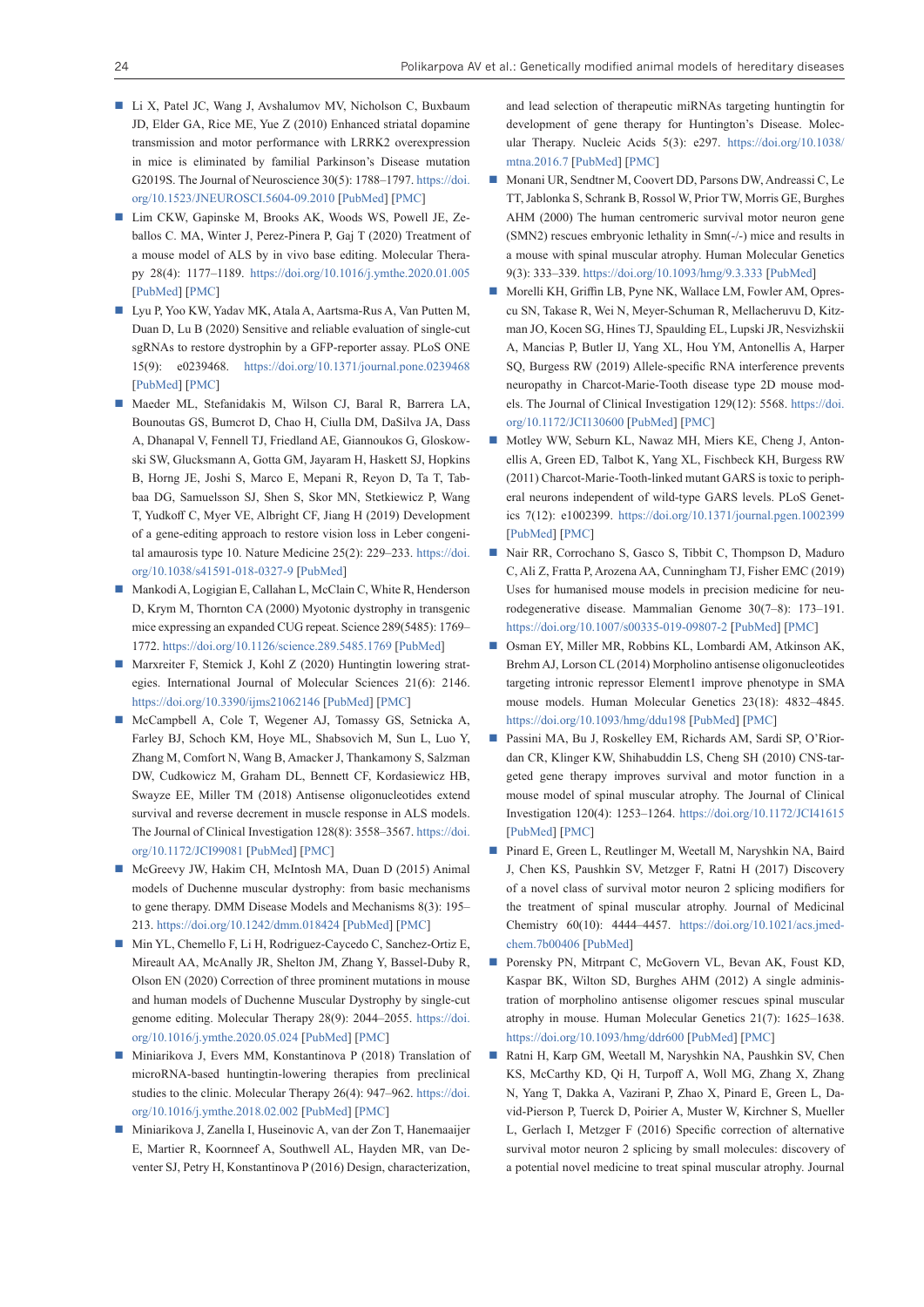of Medicinal Chemistry 59(13): 6086–6100. [https://doi.org/10.1021/](https://doi.org/10.1021/acs.jmedchem.6b00459) [acs.jmedchem.6b00459](https://doi.org/10.1021/acs.jmedchem.6b00459) [[PubMed\]](https://pubmed.ncbi.nlm.nih.gov/27299419/)

- Redmond TM, Yu S, Lee E, Bok D, Hamasaki D, Chen N, Goletz P, Ma JX, Crouch RK, Pfeifer K (1998) Rpe65 is necessary for production of 11-cis-vitamin A in the retinal visual cycle. Nature Genetics 20(4): 344–351. <https://doi.org/10.1038/3813> [[PubMed](https://pubmed.ncbi.nlm.nih.gov/9843205/)]
- Renton AE, Chiò A, Traynor BJ (2013) State of play in amyotrophic lateral sclerosis genetics. Nature Neuroscience 17(1): 17–23. [https://](https://doi.org/10.1038/nn.3584) [doi.org/10.1038/nn.3584](https://doi.org/10.1038/nn.3584) [\[PubMed](https://pubmed.ncbi.nlm.nih.gov/24369373/)] [[PMC\]](https://www.ncbi.nlm.nih.gov/pmc/articles/PMC4544832/)
- Robaglia-Schlupp A, Pizant J, Norreel JC, Passage E, Sabéran-Djoneidi D, Ansaldi JL, Vinay L, Figarella-Branger D, Lévy N, Clarac F, Cau P, Pellissier JF, Fontés M (2002) PMP22 overexpression causes dysmyelination in mice. Brain 125(Pt 10): 2213–2221. [https://doi.](https://doi.org/10.1093/brain/awf230) [org/10.1093/brain/awf230](https://doi.org/10.1093/brain/awf230) [[PubMed\]](https://pubmed.ncbi.nlm.nih.gov/12244079/)
- Rosen DR, Siddique T, Patterson D, Figlewicz DA, Sapp P, Hentati A, Donaldson D, Goto J, O'Regan JP, Deng HX (1993) Mutations in Cu/Zn superoxide dismutase gene are associated with familial amyotrophic lateral sclerosis. Nature 362(6415): 59–62. [https://doi.](https://doi.org/10.1038/362059a0) [org/10.1038/362059a0](https://doi.org/10.1038/362059a0) [[PubMed\]](https://pubmed.ncbi.nlm.nih.gov/8446170/)
- Schrank B, Götz R, Gunnersen JM, Ure JM, Toyka KV, Smith AG, Sendtner M (1997) Inactivation of the survival motor neuron gene, a candidate gene for human spinal muscular atrophy, leads to massive cell death in early mouse embryos. Proceedings of the National Academy of Sciences of the United States of America 94(18): 9920. <https://doi.org/10.1073/pnas.94.18.9920> [\[PubMed](https://pubmed.ncbi.nlm.nih.gov/9275227/)] [[PMC](https://www.ncbi.nlm.nih.gov/pmc/articles/PMC23295/)]
- Seegobin SP, Heaton GR, Liang D, Choi I, Blanca Ramirez M, Tang B, Yue Z (2020) Progress in LRRK2-associated Parkinson's Disease animal models. Frontiers in Neuroscience 14: 674. [https://doi.](https://doi.org/10.3389/fnins.2020.00674) [org/10.3389/fnins.2020.00674](https://doi.org/10.3389/fnins.2020.00674) [[PubMed](https://pubmed.ncbi.nlm.nih.gov/32765209/)] [\[PMC](https://www.ncbi.nlm.nih.gov/pmc/articles/PMC7381130/)]
- Sharp NJH, Kornegay JN, Van Camp SD, Herbstreith MH, Secore SL, Kettle S, Hung WY, Constantinou CD, Dykstra MJ, Roses AD, Bartlett RJ (1992) An error in dystrophin mRNA processing in golden retriever muscular dystrophy, an animal homologue of Duchenne muscular dystrophy. Genomics 13(1): 115–121. [https://](https://doi.org/10.1016/0888-7543(92)90210-J) [doi.org/10.1016/0888-7543\(92\)90210-J](https://doi.org/10.1016/0888-7543(92)90210-J) [[PubMed](https://pubmed.ncbi.nlm.nih.gov/1577476/)]
- Shin JW, Kim K-H, Chao MJ, Atwal RS, Gillis T, MacDonald ME, Gusella JF, Lee J-M (2016) Permanent inactivation of Huntington's disease mutation by personalized allele-specific CRISPR/ Cas9. Human Molecular Genetics 25(20): 4566–4576. [https://doi.](https://doi.org/10.1093/hmg/ddw286) [org/10.1093/hmg/ddw286](https://doi.org/10.1093/hmg/ddw286) [\[PubMed](https://pubmed.ncbi.nlm.nih.gov/28172889/)] [[PMC\]](https://www.ncbi.nlm.nih.gov/pmc/articles/PMC6078600/)
- Sibley CR, Wood MJA (2011) Identification of allele-specific RNAi effectors targeting genetic forms of Parkinson's Disease. PLoS ONE 6(10): e26194. <https://doi.org/10.1371/journal.pone.0026194> [\[PubMed](https://pubmed.ncbi.nlm.nih.gov/22031823/)] [\[PMC](https://www.ncbi.nlm.nih.gov/pmc/articles/PMC3198729/)]
- Southwell AL, Skotte NH, Kordasiewicz HB, Østergaard ME, Watt AT, Carroll JB, Doty CN, Villanueva EB, Petoukhov E, Vaid K, Xie Y, Freier SM, Swayze EE, Seth PP, Bennett CF, Hayden MR (2014) In vivo evaluation of candidate allele-specific mutant huntingtin gene silencing antisense oligonucleotides. Molecular Therapy 22(12): 2093–2106.<https://doi.org/10.1038/mt.2014.153> [\[PubMed](https://pubmed.ncbi.nlm.nih.gov/25101598/)] [\[PMC](https://www.ncbi.nlm.nih.gov/pmc/articles/PMC4429695/)]
- Southwell AL, Skotte NH, Villanueva EB, Østergaard ME, Gu X, Kordasiewicz HB, Kay C, Cheung D, Xie Y, Waltl S, Dal Cengio L, Findlay-Black H, Doty CN, Petoukhov E, Iworima D, Slama R, Ooi J, Pouladi MA, Yang XW, Swayze EE, Seth PP, Hayden MR (2017) A novel humanized mouse model of Huntington disease for preclinical development of therapeutics targeting mutant huntingtin alleles. Human Molecular Genetics 26(6): 1115–1132. [https://doi.](https://doi.org/10.1093/hmg/ddx021) [org/10.1093/hmg/ddx021](https://doi.org/10.1093/hmg/ddx021) [\[PubMed\]](https://pubmed.ncbi.nlm.nih.gov/28104789/)
- Southwell AL, Warby SC, Carroll JB, Doty CN, Skotte NH, Zhang W, Villanueva EB, Kovalik V, Xie Y, Pouladi MA, Collins JA, Yang XW, Franciosi S, Hayden MR (2013) A fully humanized transgenic mouse model of Huntington disease. Human Molecular Genetics 22(1): 18.<https://doi.org/10.1093/hmg/dds397> [[PubMed\]](https://pubmed.ncbi.nlm.nih.gov/23001568/) [\[PMC](https://www.ncbi.nlm.nih.gov/pmc/articles/PMC3606012/)]
- Suominen T, Bachinski LL, Auvinen S, Hackman P, Baggerly KA, Angelini C, Peltonen L, Krahe R, Udd B (2011) Population frequency of myotonic dystrophy: higher than expected frequency of myotonic dystrophy type 2 (DM2) mutation in Finland. European Journal of Human Genetics 19(7): 776–782. [https://doi.org/10.1038/](https://doi.org/10.1038/ejhg.2011.23) [ejhg.2011.23](https://doi.org/10.1038/ejhg.2011.23) [[PubMed\]](https://pubmed.ncbi.nlm.nih.gov/21364698/) [\[PMC](https://www.ncbi.nlm.nih.gov/pmc/articles/PMC3137497/)]
- Tabrizi SJ, Leavitt BR, Landwehrmeyer GB, Wild EJ, Saft C, Barker RA, Blair NF, Craufurd D, Priller J, Rickards H, Rosser A, Kordasiewicz HB, Czech C, Swayze EE, Norris DA, Baumann T, Gerlach I, Schobel SA, Paz E, Smith AV, Bennett CF, Lane RM, Phase 1–2a IONIS-HTTRx Study Site Teams (2019) Targeting huntingtin expression in patients with Huntington's Disease. The New England Journal of Medicine 380(24): 2307–2316. [https://doi.org/10.1056/](https://doi.org/10.1056/NEJMoa1900907) [NEJMoa1900907](https://doi.org/10.1056/NEJMoa1900907) [[PubMed\]](https://pubmed.ncbi.nlm.nih.gov/31059641/)
- Talbott EO, Malek AM, Lacomis D (2016) The epidemiology of amyotrophic lateral sclerosis. Handbook of Clinical Neurology 138: 225–238. <https://doi.org/10.1016/B978-0-12-802973-2.00013-6> [\[PubMed](https://pubmed.ncbi.nlm.nih.gov/27637961/)]
- Theadom A, Roxburgh R, MacAulay E, O'Grady G, Burns J, Parmar P, Jones K, Rodrigues M (2019) Prevalence of Charcot-Marie-Tooth disease across the lifespan: a population-based epidemiological study. BMJ Open 9(6): e029240. [https://doi.org/10.1136/bmjop](https://doi.org/10.1136/bmjopen-2019-029240)[en-2019-029240](https://doi.org/10.1136/bmjopen-2019-029240) [\[PubMed](https://pubmed.ncbi.nlm.nih.gov/31203252/)] [[PMC\]](https://www.ncbi.nlm.nih.gov/pmc/articles/PMC6585838/)
- Valentine BA, Cooper BJ, de Lahunta A, O'Quinn R, Blue JT (1988) Canine X-linked muscular dystrophy. An animal model of Duchenne muscular dystrophy: clinical studies. Journal of the Neurological Sciences 88(1–3): 69–81. [https://doi.org/10.1016/0022-](https://doi.org/10.1016/0022-510X(88)90206-7) [510X\(88\)90206-7](https://doi.org/10.1016/0022-510X(88)90206-7) [\[PubMed](https://pubmed.ncbi.nlm.nih.gov/3225630/)]
- Veltrop M, van der Kaa J, Claassens J, van Vliet L, Verbeek S, Aartsma-Rus A (2013) Generation of embryonic stem cells and mice for Duchenne research. PLoS Currents 5: ecurrents.md.cbf1d-33001de80923ce674302cad7925. [https://doi.org/10.1371/currents.](https://doi.org/10.1371/currents.md.cbf1d33001de80923ce674302cad7925) [md.cbf1d33001de80923ce674302cad7925](https://doi.org/10.1371/currents.md.cbf1d33001de80923ce674302cad7925) [\[PubMed\]](https://pubmed.ncbi.nlm.nih.gov/24057032/) [[PMC\]](https://www.ncbi.nlm.nih.gov/pmc/articles/PMC3775890/)
- Veltrop M, Van Vliet L, Hulsker M, Claassens J, Brouwers C, Breukel C, Van der Kaa J, Linssen MM, Den Dunnen JT, Verbeek S, Aartsma-Rus A, Van Putten M (2018) A dystrophic Duchenne mouse model for testing human antisense oligonucleotides. PloS One 13(2): e0193289. <https://doi.org/10.1371/journal.pone.0193289>[[PubMed\]](https://pubmed.ncbi.nlm.nih.gov/29466448/) [\[PMC](https://www.ncbi.nlm.nih.gov/pmc/articles/PMC5821388/)]
- Veske A, Nilsson SEG, Narfström K, Gal A (1999) Retinal dystrophy of Swedish briard/briard-beagle dogs is due to a 4-bp deletion in RPE65. Genomics 57(1): 57–61. [https://doi.org/10.1006/](https://doi.org/10.1006/geno.1999.5754) [geno.1999.5754](https://doi.org/10.1006/geno.1999.5754) [[PubMed\]](https://pubmed.ncbi.nlm.nih.gov/10191083/)
- Welch EM, Barton ER, Zhuo J, Tomizawa Y, Friesen WJ, Trifillis P, Paushkin S, Patel M, Trotta CR, Hwang S, Wilde RG, Karp G, Takasugi J, Chen G, Jones S, Ren H, Moon YC, Corson D, Turpoff AA, Campbell JA, Conn MM, Khan A, Almstead NG, Hedrick J, Mollin A, Risher N, Weetall M, Yeh S, Branstrom AA, Colacino JM, Babiak J, Ju WD, Hirawat S, Northcutt VJ, Miller LL, Spatrick P, He F, Kawana M, Feng H, Jacobson A, Peltz SW, Sweeney HL (2007) PTC124 targets genetic disorders caused by nonsense mutations. Nature 447(7140): 87–91. <https://doi.org/10.1038/nature05756> [\[PubMed](https://pubmed.ncbi.nlm.nih.gov/17450125/)]